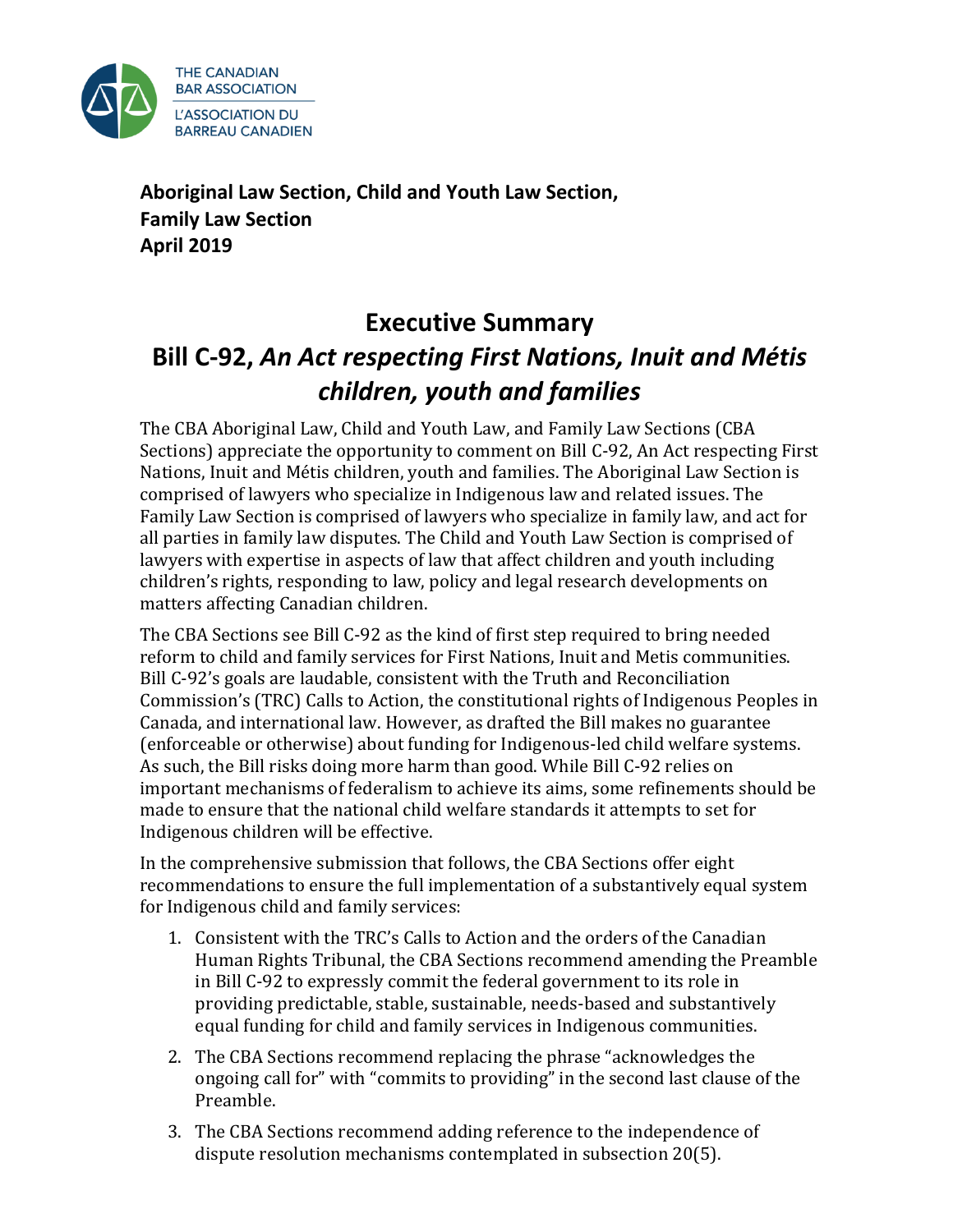- 4. Consistent with Articles 3, 6, 19, 30, 34, 35, 36 and 39 of the United Nations Convention on the Rights of the Child (UNCRC), the CBA Sections recommend amending the Preamble and section 8 to refer to Parliament's affirmation of the right of Indigenous children to physical, emotional and psychological safety, security and well-being.
- 5. The CBA Sections recommend amending the Preamble to refer specifically to the federal government's international obligations under the UNCRC and United Nations Declaration on the Rights of Indigenous People as part of the federal government's nation-to-nation commitments.
- 6. The CBA Sections recommend amending the definition of "care provider" to exclude foster parents whose sole connection to an Indigenous child is by way of a child protection placement.
- 7. The CBA Sections recommend amending subsection 10(3) to add continuity in the child's care and the possible effect of disruption of that continuity, and the effects on the child of delay in the final outcome of a case, as factors in determining the best interests of an Indigenous child.
- 8. The CBA Sections recommend amending subsection 10(3)(b) to specify that a child's gender identity and expression be considered among the needs of the child in weighing "best interests".

Without amendments to address these important areas, Bill C-92 risks being at best little more than another hollow promise, and at worst an instrument for perpetuating further harm to another generation of Indigenous children.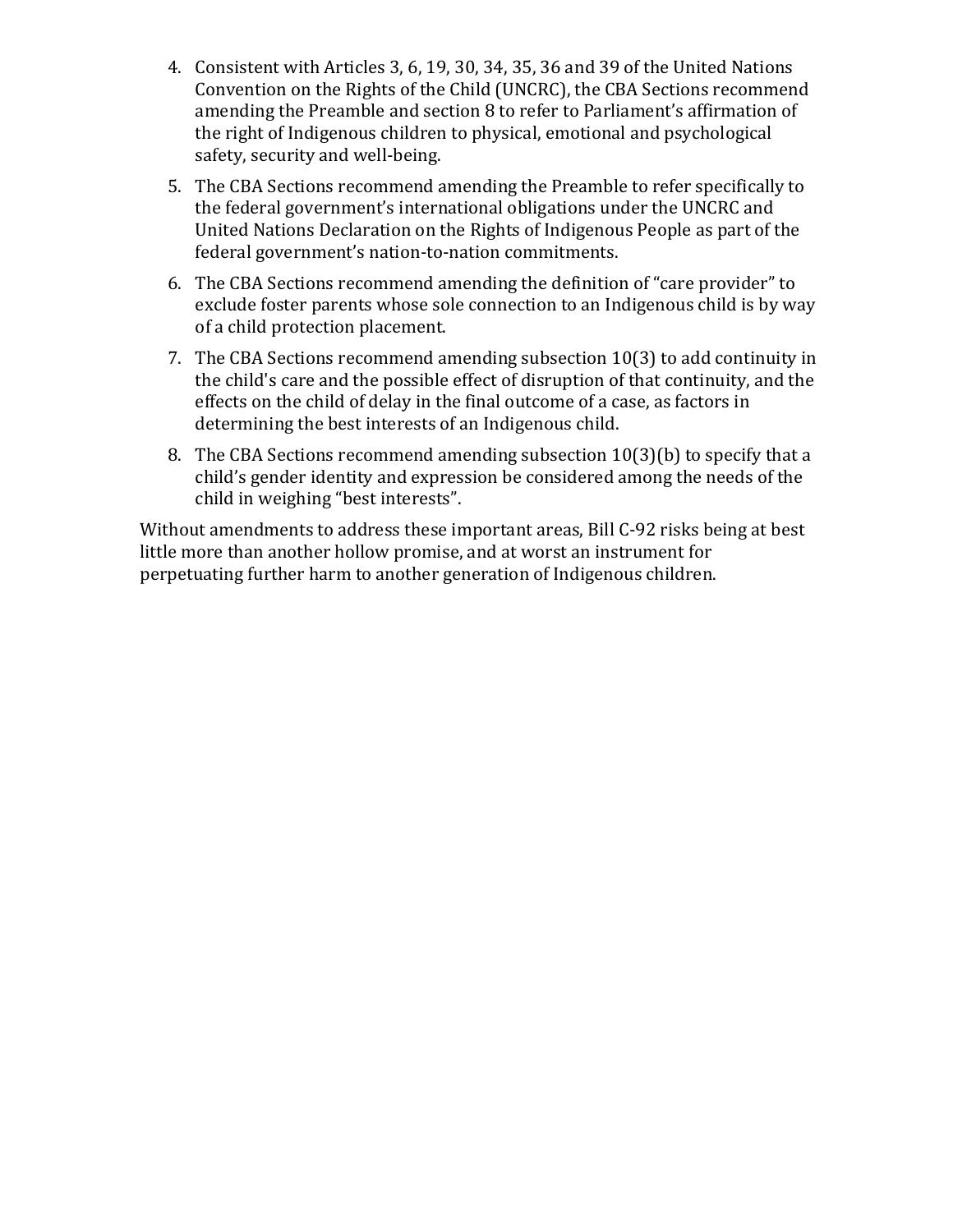

# **Bill C-92 – An Act respecting First Nations, Inuit and Métis children, youth and families**

**CANADIAN BAR ASSOCIATION ABORIGINAL LAW SECTION CHILD AND YOUTH LAW SECTION FAMILY LAW SECTION**

**April 2019**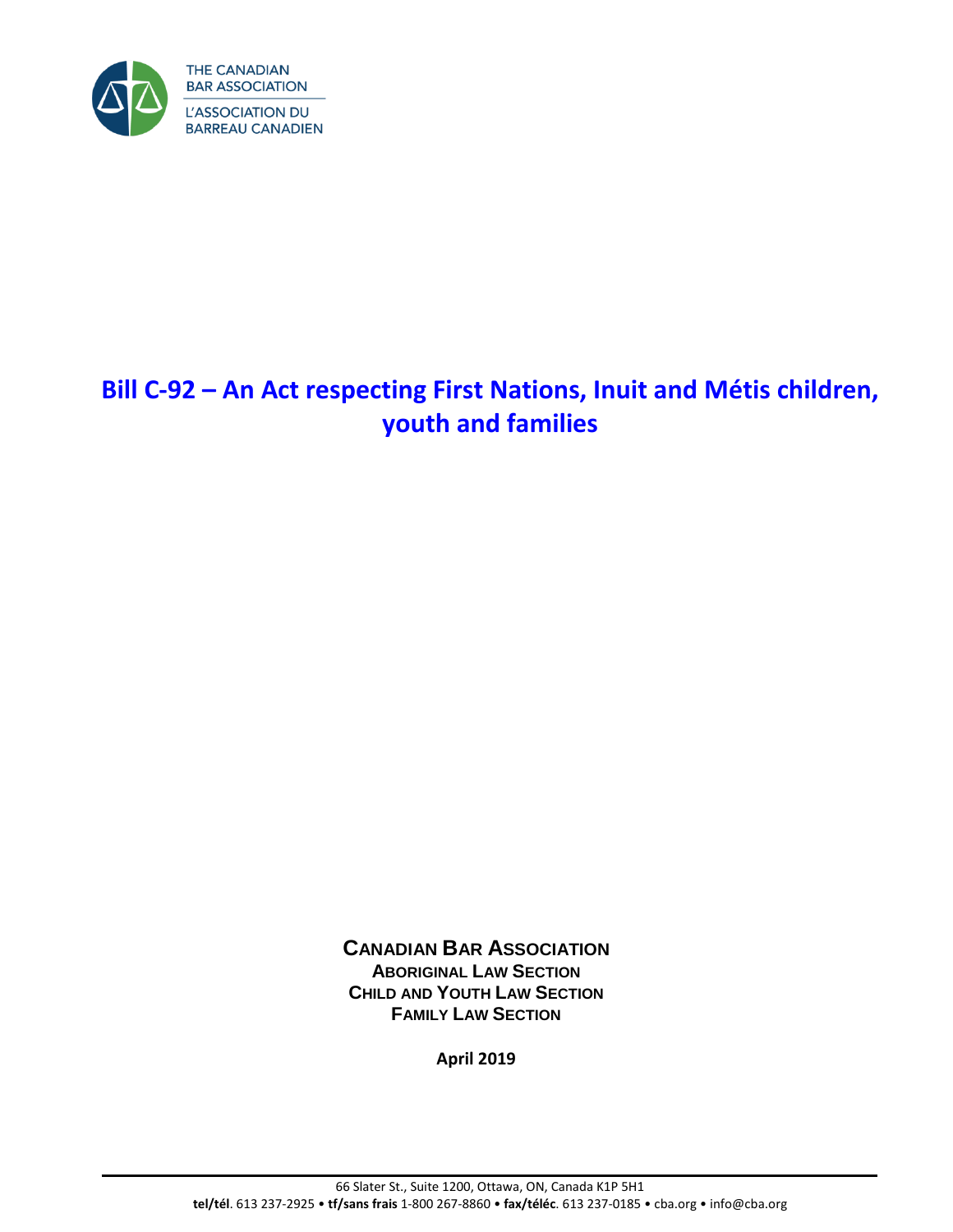## **PREFACE**

The Canadian Bar Association is a national association representing 36,000 jurists, including lawyers, notaries, law teachers and students across Canada. The Association's primary objectives include improvement in the law and in the administration of justice.

This submission was prepared by the Aboriginal Law Section, Child and Youth Law Section, and Family Law Section, with assistance from the Advocacy Directorate at the CBA office. The submission has been reviewed by the Law Reform Subcommittee and approved as a public statement of the Aboriginal Law Section, Child and Youth Law Section, and Family Law Section.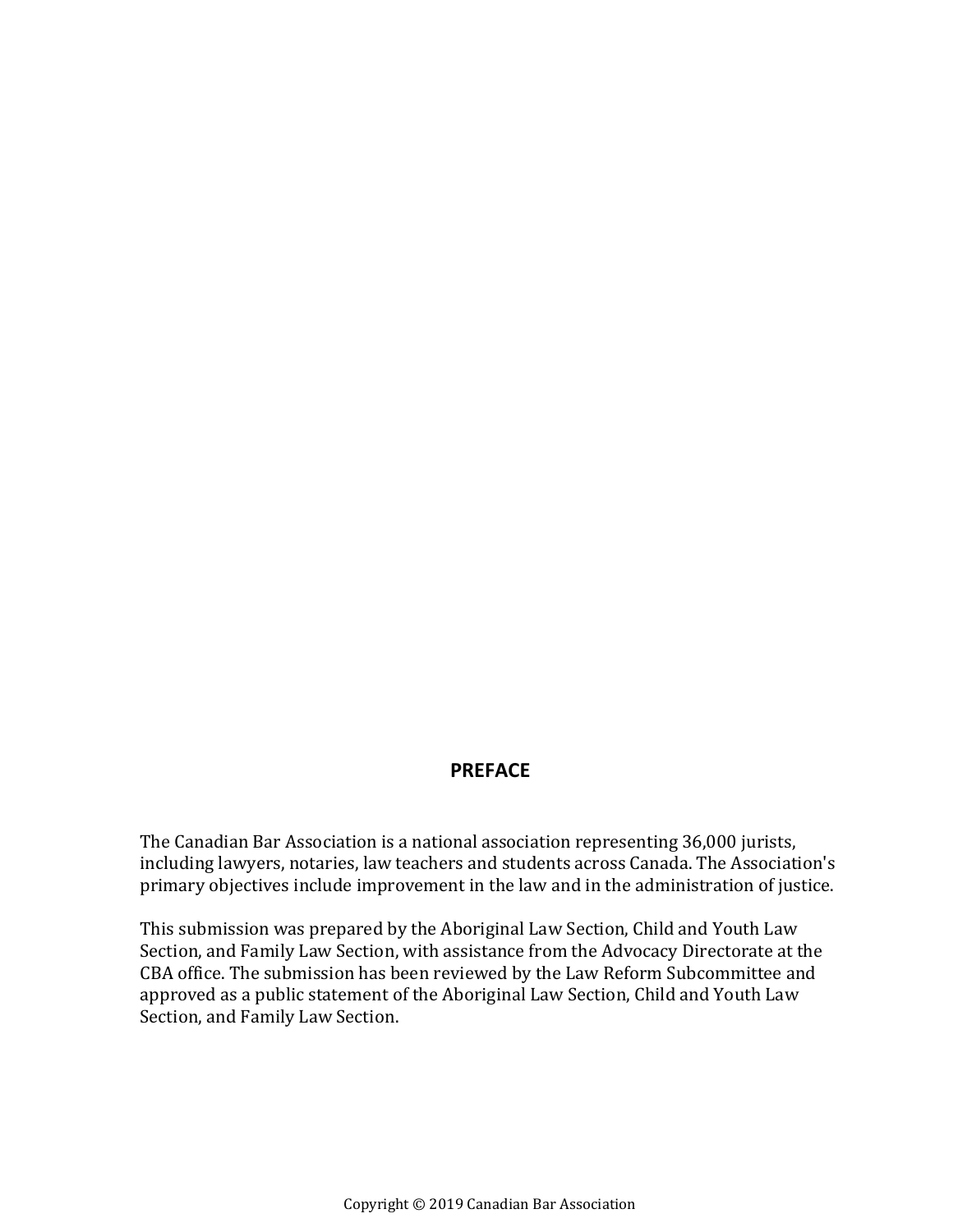## **TABLE OF CONTENTS**

## **Bill C-92 –** *An Act respecting First Nations, Inuit and Métis children, youth and families*

| L. Contractor |                                                                |  |
|---------------|----------------------------------------------------------------|--|
| Ш.            |                                                                |  |
|               | Domestic law regarding child and family services 4<br>Α.<br>В. |  |
| <b>III.</b>   | <b>ACHIEVING SUBSTANTIVELY EQUAL CHILD AND</b>                 |  |
| $IV_{-}$      |                                                                |  |
| $V_{\cdot}$   |                                                                |  |
| VI.           |                                                                |  |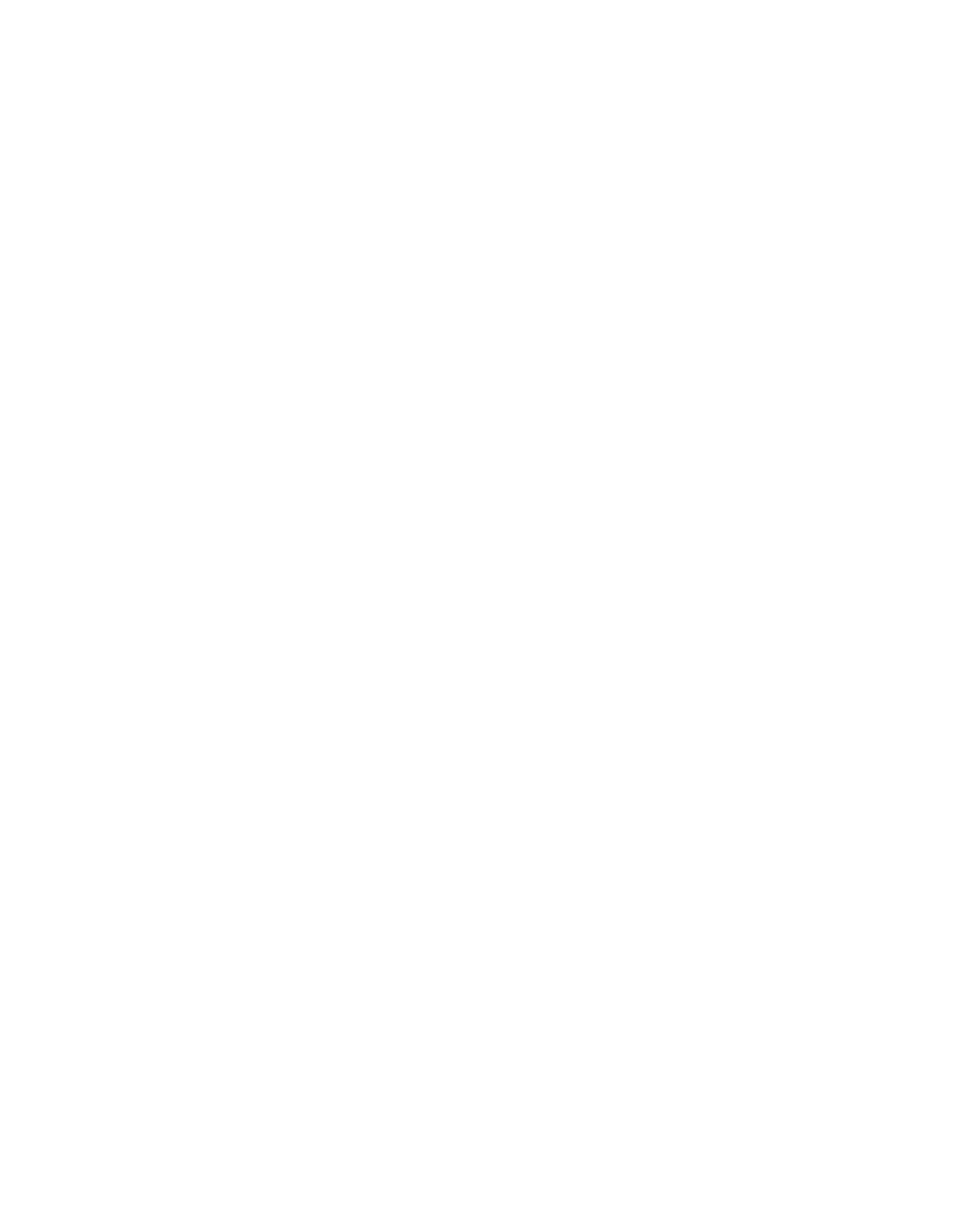# **Bill C-92 –** *An Act respecting First Nations, Inuit and Métis children, youth and families*

## <span id="page-6-0"></span>**I. INTRODUCTION**

The CBA Aboriginal Law, Child and Youth Law, and Family Law Sections (CBA Sections) appreciate the opportunity to comment on Bill C-92, *An Act respecting First Nations, Inuit and Métis children, youth and families*. The Aboriginal Law Section is comprised of lawyers who specialize in Indigenous law and related issues. The Family Law Section is comprised of lawyers who specialize in family law, and act for all parties in family law disputes. The Child and Youth Law Section is comprised of lawyers with expertise in aspects of law that affect children and youth including children's rights, responding to law, policy and legal research developments on matters affecting Canadian children.

The CBA Sections see Bill C-92 as the kind of first step required to bring needed reform to child and family services for First Nations, Inuit and Métis communities. However, several shortcomings and ambiguities in Bill C-92 risk undermining this important and necessary initiative.

Indian Residential Schools, child welfare practices like the Sixties Scoop, and discrimination in the federal government's on-reserve child and family services have done significant and lasting harm to First Nations, Inuit and Metis children, families and communities over decades. While these harms have been recognized by government authorities, there has been slow progress on improvements intended to protect First Nations, Inuit and Métis children. This is a national crisis and the statistics are well known. The Minister of Indigenous Services has recognized the dire state of child and family services for Indigenous children, calling it a humanitarian crisis.<sup>1</sup>

In January 2016, the Canadian Human Rights Tribunal (CHRT) made damning findings about the federal government's knowledge of severe inequities in its on-reserve child and family services program. These inequities gave an incentive for removing First Nations children from their families and from their communities.<sup>2</sup> The engine of this incentive was the federal government's failure to adequately fund prevention-based services, while reimbursing maintenance expenses for children taken into care at cost. Taking children into care was a means for social workers to

 $\overline{a}$ 

<sup>1</sup> See, for example[, online.](https://www.canada.ca/en/indigenous-services-canada/news/2017/12/speech_for_jane_philpottministerofindigenousservicesattheassembl.html)

<sup>2</sup> *First Nations Child and Family Caring Society of Canada et al v AG Canada*, 2016 CHRT 2.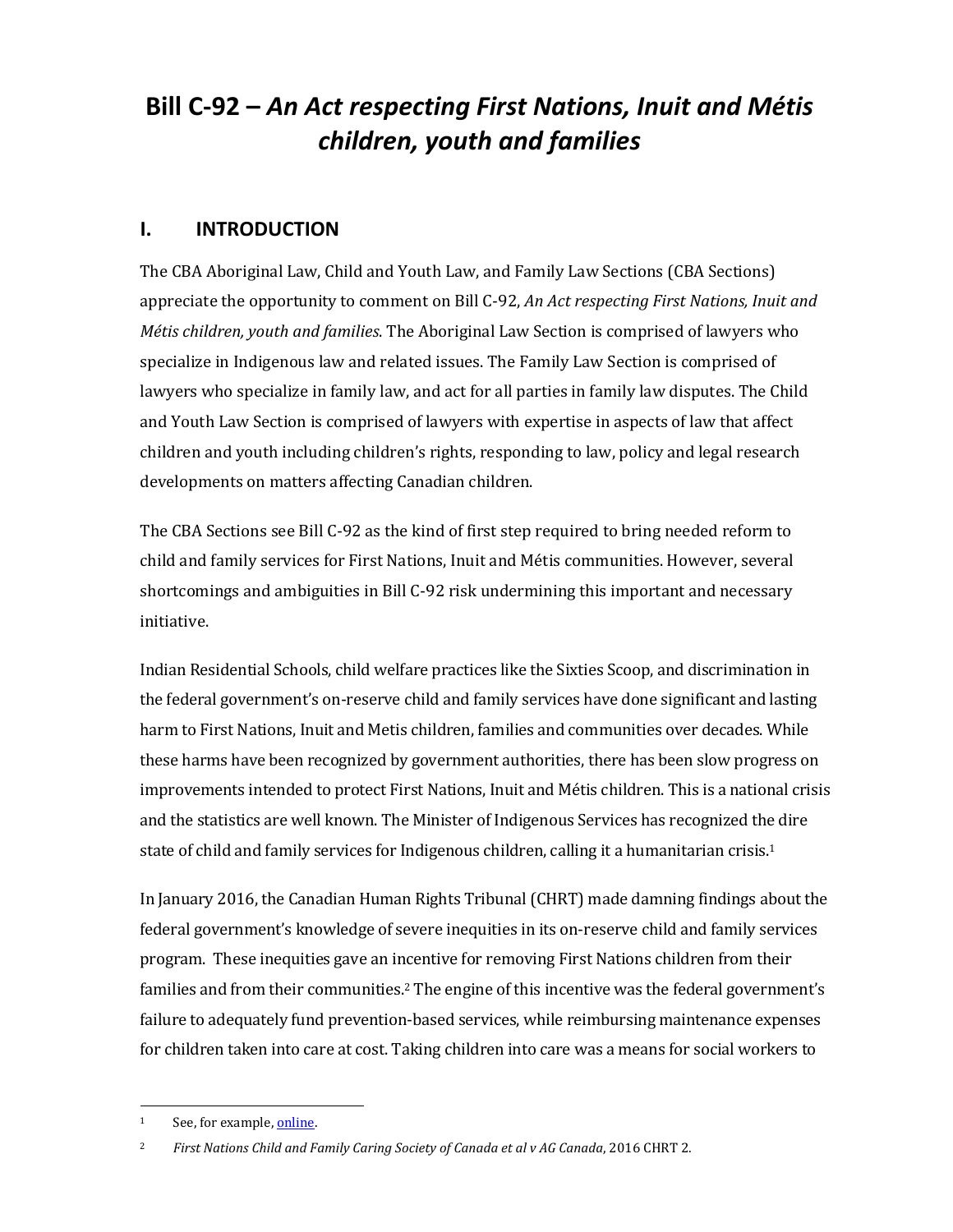access funding for services and products that would not be paid if children remained in their homes. The severe inequities caused by the federal government's underfunding of child and family services on-reserve has been confirmed in four subsequent non-compliance orders.<sup>3</sup> The matter of long-term reform is still pending.

The CHRT recognized in February 2018 that the state of child and family services for Indigenous communities is not only a humanitarian crisis, it is an existential one:

Given the recognition that a Nation is also formed by its population, the systematic removal of children from a Nation affects the Nation's very existence.

The building of a Nation-to-Nation relationship cannot be more significant than by stopping the unnecessary removal of Indigenous children from their respective Nations. Reforming the practice of removing children to shift it to a practice of keeping children in their homes and Nations will create a channel of reconciliation. […]. 4

Similarly, in *Brown v Canada*, the Ontario Superior Court of Justice found the federal government liable for breaching a common law duty of care in relation to the Sixties Scoop, by neglecting to take steps to prevent Indigenous children placed in the care of non-Indigenous foster or adoptive parents from losing their Indigenous identities. The Court recognized the "great harm" caused by the Sixties Scoop:

The 'scooped' children lost contact with their families. They lost their aboriginal language, culture and identity […] the loss of their aboriginal identity left the children fundamentally disoriented, with a reduced ability to lead healthy and fulfilling lives.<sup>5</sup>

Five of the Truth and Reconciliation Commission's 94 Calls to Action<sup>6</sup> address the woeful state of child and family services for Indigenous children and families, urging:

1. closer supervision of the child protection system, including better resourcing, better education and training for that system;

 $\overline{a}$ <sup>3</sup> *First Nations Child and Family Caring Society of Canada et al v AG Canada*, 2016 CHRT 10; *First Nations Child and Family Caring Society of Canada et al v AG Canada*, 2016 CHRT 16; *First Nations Child and Family Caring Society of Canada et al v AG Canada*, 2017 CHRT 14; and *First Nations Child and Family Caring Society of Canada et al v AG Canada*, 2018 CHRT 4.

<sup>4</sup> *First Nations Child and Family Caring Society of Canada et al v Attorney General of Canada*, 2018 CHRT 4 at paras 452-453.

<sup>5</sup> *Brown v Canada*, 2017 ONSC 251 at para 7. In August 2018, the Ontario Superior Court of Justice and the Federal Court of Canada approved the settlement of this proceeding and of related class actions.

<sup>6</sup> [http://nctr.ca/assets/reports/Calls\\_to\\_Action\\_English2.pdf](http://nctr.ca/assets/reports/Calls_to_Action_English2.pdf)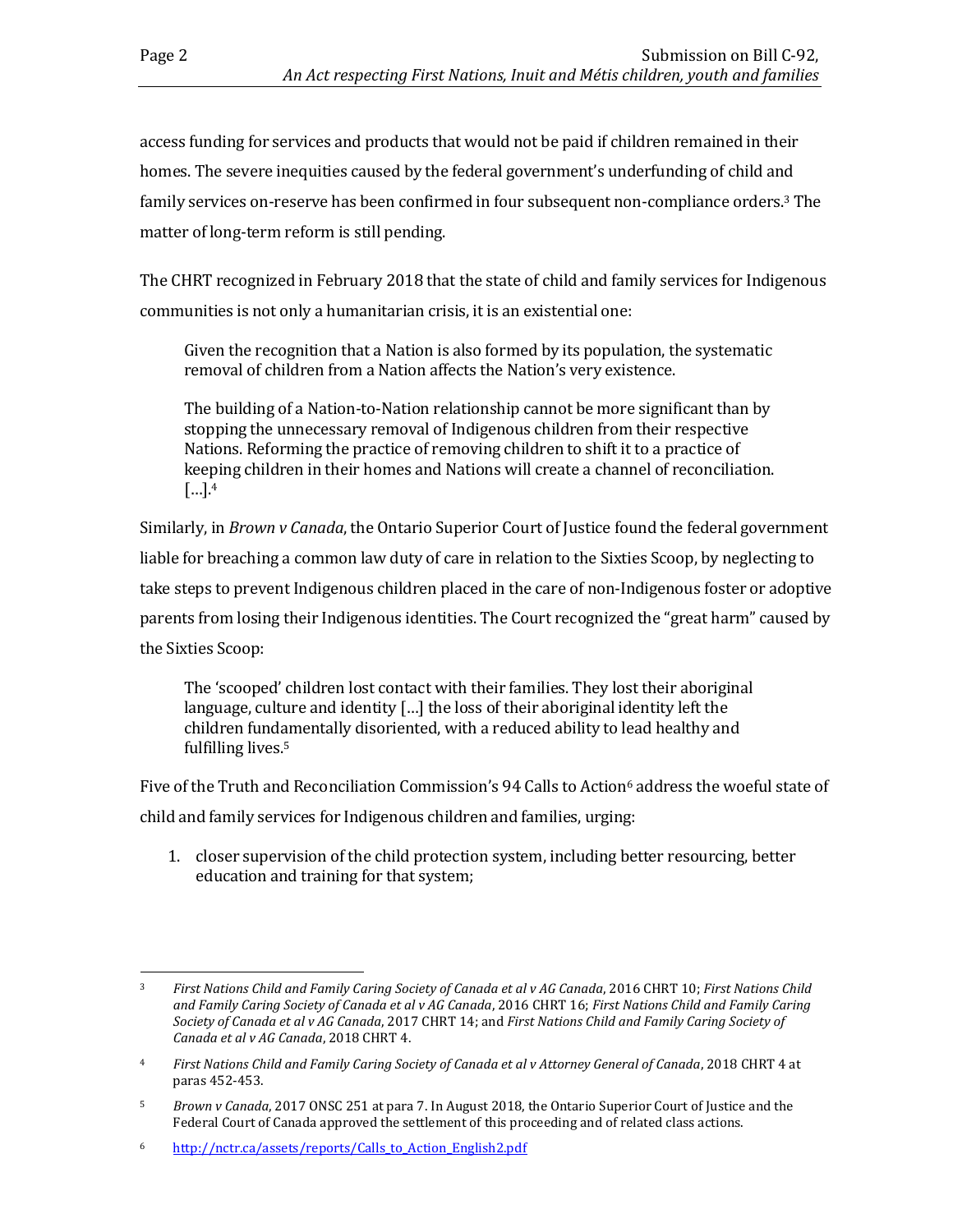- 2. public reporting on the state of child and family services for Indigenous children in Canada (including outcomes);
- 3. full implementation of Jordan's Principle;
- 4. enactment of Indigenous child welfare legislation; and
- 5. development of culturally appropriate parenting programs for Indigenous families.

The CBA has encouraged all levels of government, as well as other public and private institutions in Canada, to carefully consider the Calls to Action and take appropriate steps towards reconciliation.<sup>7</sup> Bill C-92 is one such step, although an incomplete one, offering an opportunity to return control over child and family services to Indigenous communities.

Fully recognizing laws made by Indigenous communities is a key measure in decolonizing child and family services, as it would in large part return matters to the *status quo* prior to European control – Indigenous communities would have jurisdiction to determine how best to enable their children and families to thrive. Given the legacy of colonialism, sufficient resourcing is key to making this exercise of jurisdiction effective and successful, rather than another chapter of discrimination against Indigenous children and their families by the federal government.

Bill C-92 also establishes important minimum standards for Indigenous children dealt with exclusively by provincial or territorial child and family services, or in Indigenous communities that have yet to enact their own laws. Caution must be taken to ensure that those minimum standards do not interfere with key elements of the provincial or territorial child protection system protecting child safety and well-being.

The CBA Sections offer eight recommendations to ensure the full implementation of a substantively equal system for Indigenous child and family services:

- 1. consistent with the TRC's Calls to Action and the orders of the CHRT, amend the Preamble in Bill C-92 to expressly *commit* the federal government to its role in providing predictable, stable, sustainable, needs-based and substantively equal funding for child and family services in Indigenous communities.
- 2. replace the phrase "acknowledges the ongoing call for" with "commits to providing" in the second last clause of the Preamble.

 $\overline{a}$ <sup>7</sup> See, for example, *Responding to the Truth and Reconciliation Commission's Calls to Action* (Ottawa: CBA, 2016) at 1.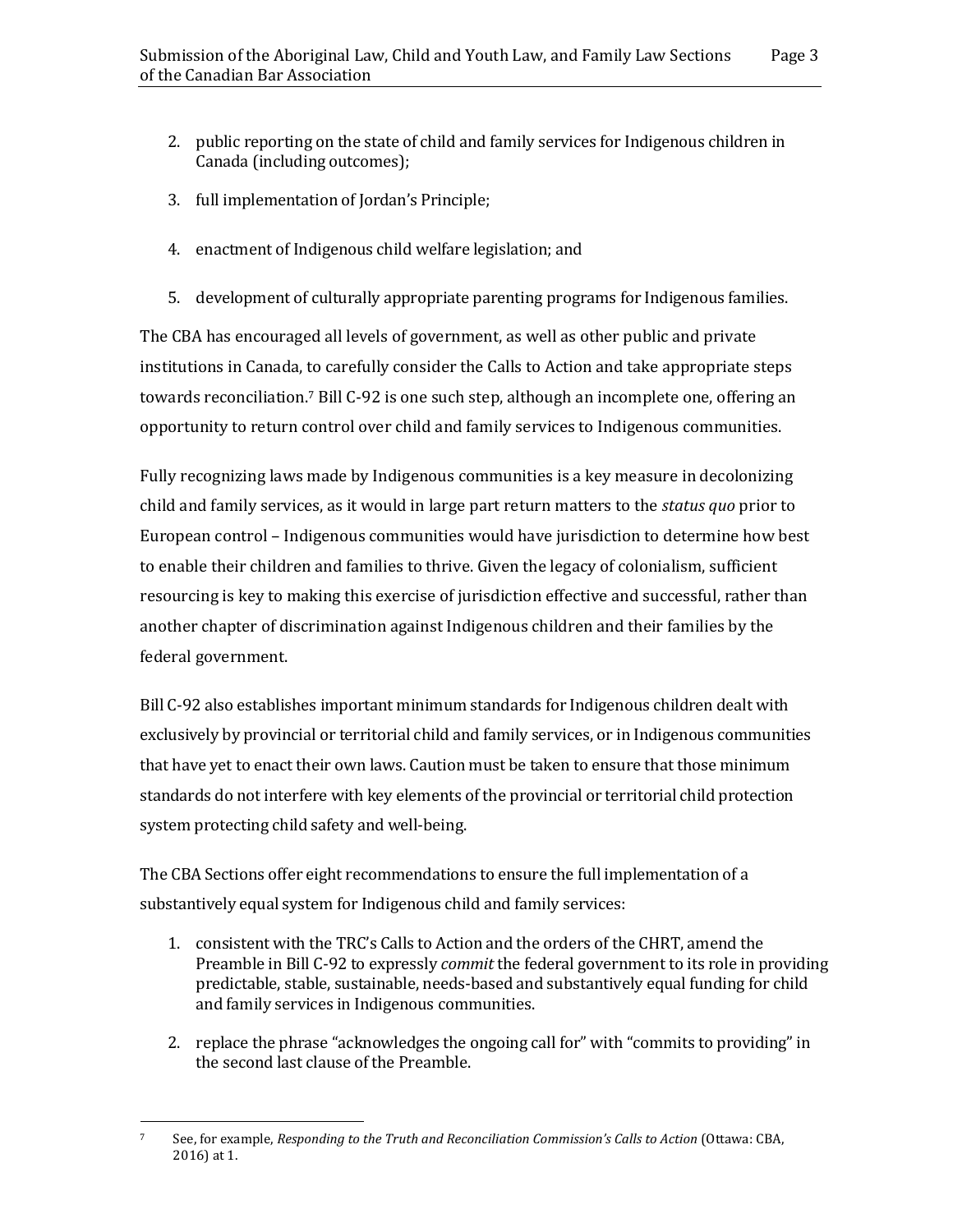- 3. add reference to the independence of dispute resolution mechanisms contemplated in subsection 20(5).
- 4. consistent with Articles 3, 6, 19, 30, 34, 35, 36 and 39 of the United Nations Convention on the Rights of the Child (UNCRC), amend the Preamble and section 8 to refer to Parliament's affirmation of the right of Indigenous children to physical, emotional and psychological safety, security and well-being.
- 5. amend the Preamble to refer specifically to the federal government's international obligations under the UNCRC and United Nations Declaration on the Rights of Indigenous Peoples (UNDRIP) as part of the federal government's nation-to-nation commitments.
- 6. amend the definition of "care provider" to exclude foster parents whose sole connection to an Indigenous child is by way of a child protection placement.
- 7. amend subsection 10(3) to add continuity in the child's care and the possible effect on the child of disruption of that continuity, and the effects on the child of delay in the final outcome of a case, as factors to consider in determining the best interests of an Indigenous child.
- 8. amend subsection 10(3)(b) to specify that a child's gender identity and expression be considered among the needs of the child in weighing "best interests."

Without amendments to address these important areas, Bill C-92 risks being at best little more than another hollow promise, and at worst an instrument for perpetuating further harm to another generation of Indigenous children.

## <span id="page-9-1"></span><span id="page-9-0"></span>**II. CHILD AND FAMILY SERVICES**

## **A. Domestic law regarding child and family services**

Each province and territory has established child welfare laws as the foundation for publicly funded services to protect children from abuse and neglect, and to support families so they can stay together. Generally, child welfare is a matter of provincial or territorial responsibility under subsection 92(16) of the *Constitution Act, 1867* (matters of a merely local or private nature). The federal government has a role with respect to Indigenous peoples, pursuant to subsection 91(24) of the *Constitution Act, 1867* (Indians, and Lands reserved for the Indians).<sup>8</sup>

The historic federal role in Indian Residential Schools as an instrument of the child welfare system is well-documented. In recent years, the federal role has taken the form of funding and control over the First Nations Child and Family Services Program, an on-reserve program for

 $\overline{a}$ <sup>8</sup> The Supreme Court of Canada confirmed in *Daniels v Canada (Indian Affairs and Northern Development)*, 2016 SCC 12 that First Nations (including those without *Indian Act* status), Inuit and Métis peoples fall within the meaning of the word "Indians" in subsection 91(24) of the *Constitution Act, 1867*.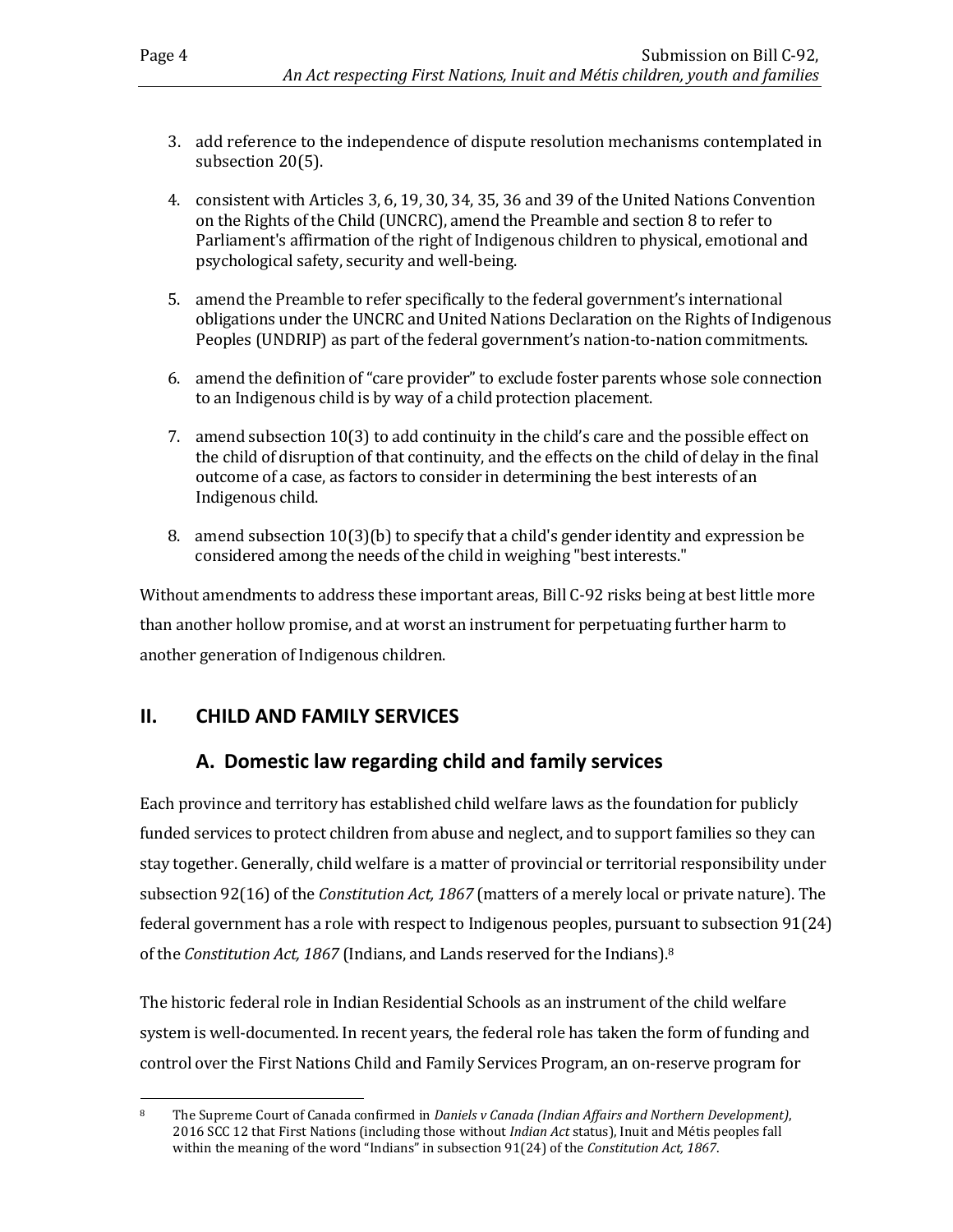delivering child and family services to First Nations children living on-reserve. This program is an executive action, taken under the authority of the Minister of Indian Affairs and Northern Development. <sup>9</sup> As a result, the federal role has also had an impact on the protection and placement of Indigenous children in foster care, and in continuing custody arrangements.

Provincial and territorial laws and authorities also apply to delivery of child and family services to Indigenous children and families living off-reserve. Generally, First Nations child and family services agencies provide services on-reserve under section 88 of the *Indian Act,* <sup>10</sup> which says "all laws of general application from time to time in force in any province are applicable to and in respect of Indians in the province". Most provincial and territorial statutes have provisions particular to Indigenous children and youth.<sup>11</sup> The approaches vary from substantive directions to participants in the child welfare system about how to interpret the best interests of Indigenous children (for instance, British Columbia and Ontario), to largely procedural provisions typically involving notification to *Indian Act* bands (Manitoba, Northwest Territories and Prince Edward Island), to mere mentions that the province or territory may enter into agreements for child and family services with *Indian Act* bands. The laws of Saskatchewan, New Brunswick, Newfoundland and Labrador, and Yukon are largely silent on Indigenous child welfare.<sup>12</sup>

Historically, the failure of provincial and territorial child welfare systems to address the needs of Indigenous communities led the federal government to executive action in the on-reserve context. In 1946-1948 and again in 1959-1961, Joint Committees of the Senate and the House of Commons called on provinces and territories to offer more services following disruptions in customary care in Indigenous communities. In the face of inaction by the provinces and territories, the federal government entered into the *Canada-Ontario Welfare Services Agreement* in 1965 (instrumental to the Sixties Scoop in Ontario), and in the 1970s and 1980s began supporting on-reserve child welfare agencies in an *ad hoc* fashion. Following a moratorium on

 $\overline{a}$ 

<sup>9</sup> Department of Indian Affairs and Northern Development Act, R.S.C. 1985, c. I-6.

<sup>10</sup> R.S.C. 1985, c. I-5.

<sup>11</sup> *Child, Family and Community Service Act*, R.S.B.C. 1996, c. 46, see for instance ss 2(f), 3(b), 4(2), 71(3); *Child, Youth and Family Enhancement Act*, R.S.A. 2000, c. C-12, see for instance ss 1.1(d), 2(1)(c), 2(1)(j)(iii), 71.1; *The Child and Family Services Act*, CCSM c C80 at Preamble, point 11; *Child, Youth and Family Services Act, 2017*, S.O. 2017, c. 14, see for instance ss 17(2), 64(5)(g), Part IV, 74(3)(b), 80; *Youth Protection Act*, RSQ, c P-34.1, see for instance 2.4(5)(c), 71.3.1; *Children and Family Services Act*, SNS 1990, c. 5, see for instance ss 39(4)(da), 42(1)(ca), 44(3)(e), *Child Protection Act*, R.S.P.E.I. 1988, c. C-5.1, see for instance ss 2(2)(j), 12(3.1), 13(7), 18.1, 24(1.2); *Child and Family Services Act*, SNWT 1997, c.13, see for instance ss 12.3(2), 25(2); *Child and Family Services Act*, SNWT (Nu) 1997, c. 13, see for instance ss 2(2), 2(3), 25(c).

<sup>12</sup> *The Child and Family Services Act*, SS 1989-1990, c C-7.2; *Family Services Act*, S.N.B. 1980, c. F-2.2; *Children's Law Act*, R.S.Y. 2002, c. 31.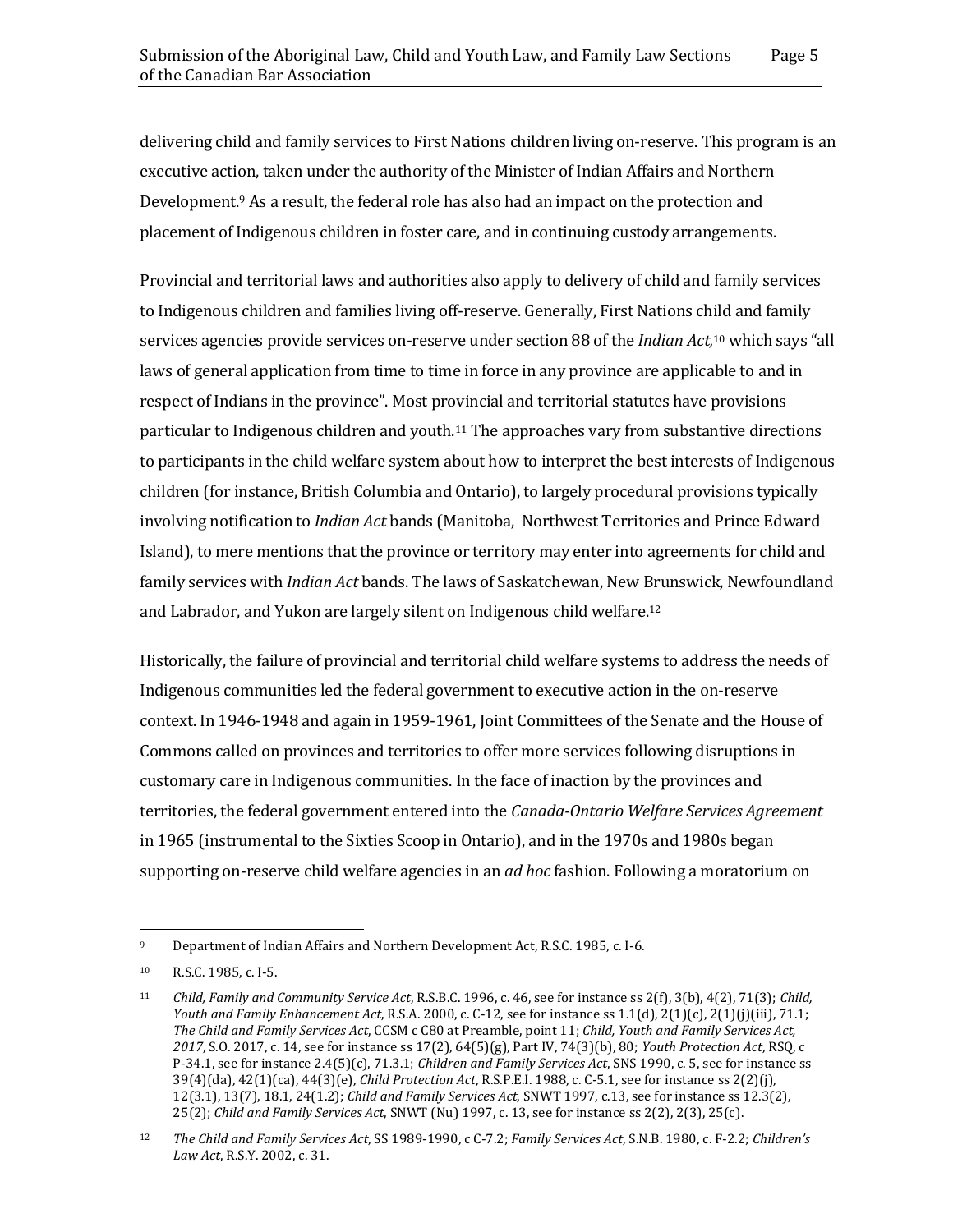these *ad hoc* arrangements, the federal government established the First Nations Child and Family Services Program (FNCFS Program) in 1991, which in 2016 was found to discriminate against First Nations children and families on the basis of race and national or ethnic origin.<sup>13</sup> Reform of that program is ongoing under the CHRT's supervision.

Bill C-92 offers an opportunity for Parliament to return control for child and family services to Indigenous communities and end the ongoing humanitarian crisis that began with the Indian Residential Schools system. Federal, provincial and territorial governments have all failed to redress this crisis for many years, despite its notoriety.

## **B. International law**

<span id="page-11-0"></span>In addition to domestic law, international human rights law grants children rights to have their basic needs provided for, to be protected from all forms of violence, to actively participate as engaged service recipients (in keeping with their age and stage of development), and to have their best interests treated as a primary consideration in all decisions affecting them. For Indigenous children, these rights are recognized in overlapping instruments of international law. The importance of making decisions consistent with the best interests of children and in keeping with their cultural and language rights is recognized in the UNDRIP, UNCRC, and the United Nations Committee on the Rights of the Child's General Comment 11.

Article 7(2) of UNDRIP recognizes that "Indigenous peoples have the collective right to live in freedom, peace and security as distinct peoples and shall not be subjected to any act of genocide or forcible violence, including forcibly removing children of the group to another group."

Article 19(2) of UNCRC says that "protective measures should, as appropriate, include effective procedures […] to provide necessary support for the child and for those who have the care of the child", while Article 20 states that in cases where children are temporarily or permanently deprived of their family environment, "[w]hen considering solutions, due regard shall be paid to the desirability of continuity in a child's upbringing and to the child's ethnic, religious, cultural and linguistic background." Article 30 says that "a child […] who is indigenous shall not be denied the right, in community with other members of his or her group, to enjoy his or her own culture [...] or to use his or her own language." Article 2(1) says that children have the right not to be

l <sup>13</sup> This is contrary to the *Canadian Human Rights Act*, R.S.C. 1985, c. H-6.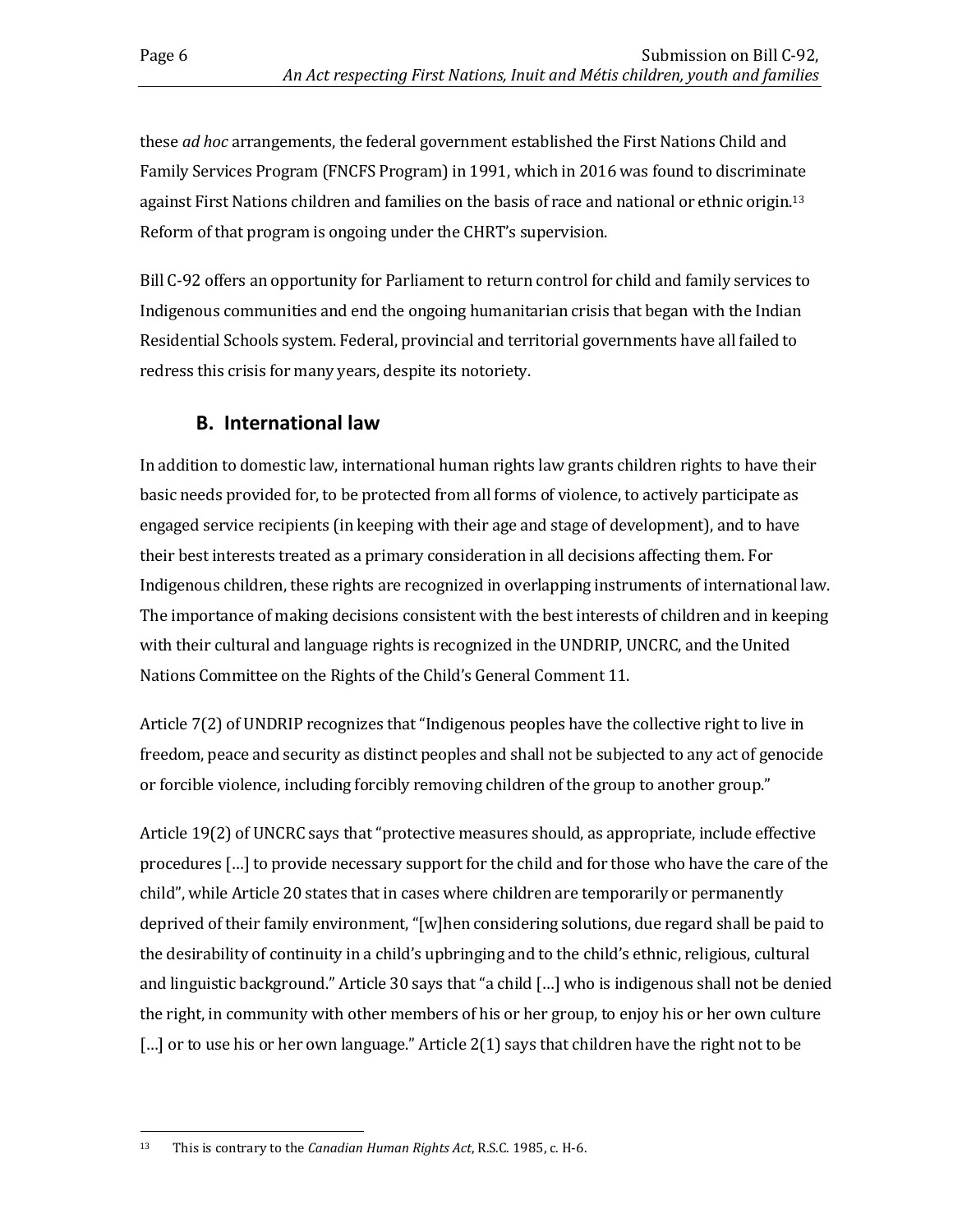subjected to discrimination of any kind, "irrespective of the child's or his or her parent's or legal guardian's race […] national, ethnic or social origin".

Concerning the best interests of the child, General Comment 11 says at paragraph 33 that:

[t]he principle of best interests of the child requires States to undertake active measures throughout their legislative, administrative and judicial systems that would systemically apply the principle by considering the implication of their decisions and actions on children's rights and interests. In order to effectively guarantee the rights of indigenous children such measures would include training and awareness-raising among relevant professional categories of the importance of considering collective cultural rights in conjunction with the determination of the best interests of the child.

Significantly, paragraph 48 says that:

 $\overline{a}$ 

In State parties where indigenous children are overrepresented among children separated from their family environment, specially targeted measures should be developed in consultation with indigenous communities in order to reduce the number of children in alternative care and prevent the loss of their cultural identity.

The Concluding Observations of the UN Committee on the Rights of the Child delivered to Canada in 2012 are also relevant. In particular, paragraph 33 recommends that Canada:

- (a) take urgent measures to address the overrepresentation of Aboriginal […] children in the criminal justice system and out of home care; [and]
- (b) take immediate steps to ensure that in law and practice, Aboriginal children have full access to all government services and receive resources without discrimination.

Bill C-92 is an important opportunity for Canada to meet its international obligations under these overlapping instruments.

## <span id="page-12-0"></span>**III. ACHIEVING SUBSTANTIVELY EQUAL CHILD AND FAMILY SERVICES**

As drafted, Bill C-92 refers just once to funding. This reference is in the Preamble, acknowledging "the ongoing call for funding for child and family services that is predictable, stable, sustainable, needs-based and consistent with the principle of substantive equality in order to secure longterm positive outcomes for Indigenous children, families and communities".

While "[i]n keeping with the modern emphasis on purposive analysis, heavy reliance on the Preamble is often judged appropriate",<sup>14</sup> this acknowledgment will form an important part of

<sup>14</sup> Ruth Sullivan, *Sullivan on the Construction of Statutes*, 6th ed (Markham: LexisNexis Canada, 2014) at 447 and 453).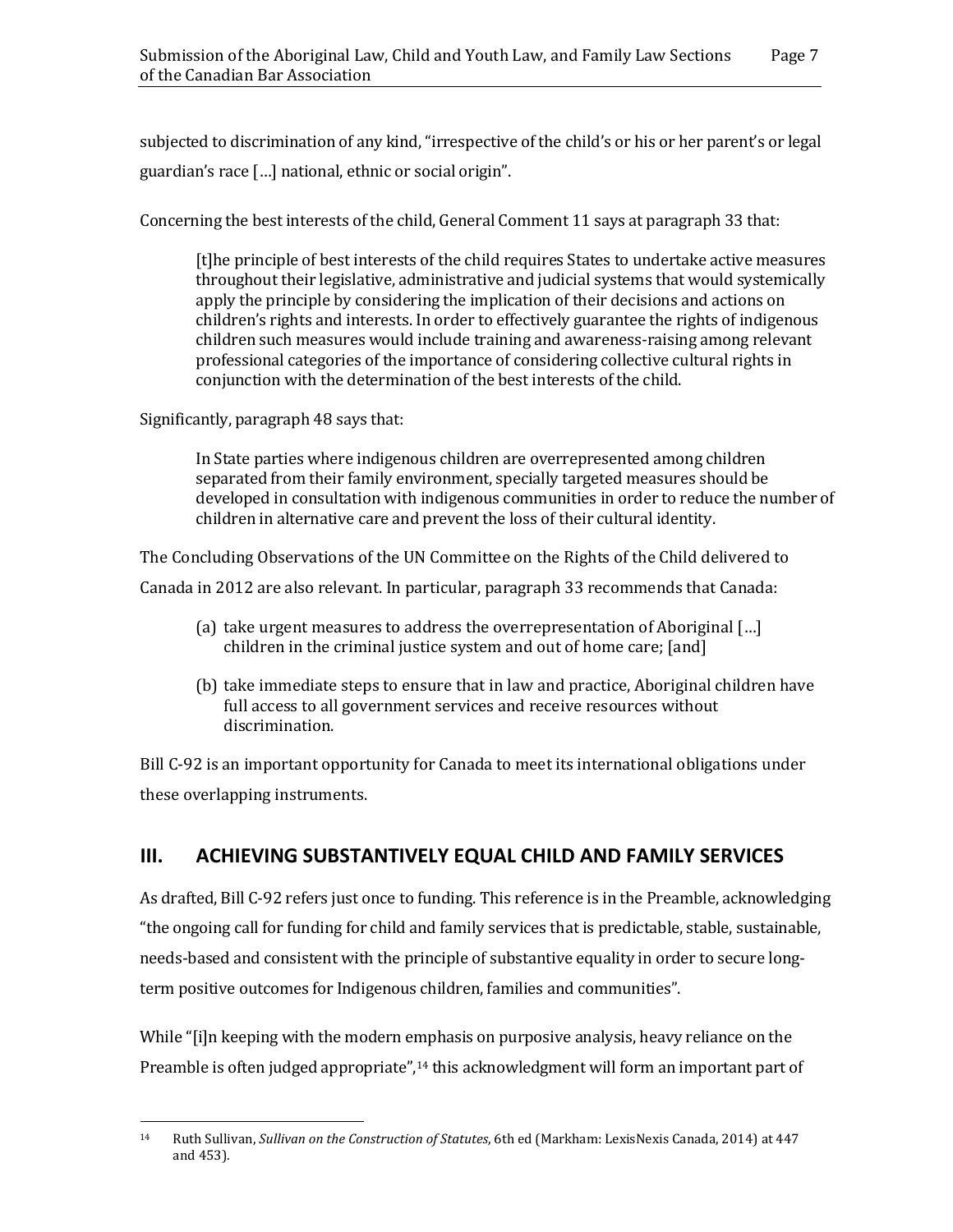interpreting Bill C-92, the CBA Sections believe that the funding reference in the Preamble falls short of Call to Action #1's exhortation:

the federal, provincial, territorial and Aboriginal governments to commit to reducing the number of Aboriginal children in care by […] [p]roviding adequate resources to enable Aboriginal communities and child welfare organizations to keep Aboriginal families together where it is safe to do so, and to keep children in culturally appropriate environments, regardless of where they reside.

The Preamble reference to funding also falls short of the federal government's legal obligations under the CHRT orders about funding for the FNCFS Program, none of which have been judicially reviewed.

In its initial 2016 decision that the FNCFS Program discriminated against 165,000 Indigenous children living on-reserve based on their race and national or ethnic origin, the CHRT recognized that funding approaches are central to effective delivery of child and family services:

[Canada's] authorities are concerned with comparable funding levels; whereas, provincial/territorial child and family services legislation and standards are concerned with ensuring service levels that are in line with sound social work practice and that meet the best interest of children. It is difficult, if not impossible, to ensure reasonably comparable child and family services where there is this dichotomy between comparable funding and comparable services. Namely, this methodology does not account for the higher service needs of many First Nations children and families living on reserve, along with the higher costs to deliver those services in many situations, and it highlights the inherent problem with the assumptions and population levels built into the FNCFS Program.

[...] human rights principles, both domestically and internationally, require [Canada] to consider the distinct needs and circumstances of First Nations children and families living on-reserve – including their cultural, historical and geographical needs and circumstances – in order to ensure equality in the provision of child and family services to them. A strategy premised on comparable funding levels, based on the application of standard funding formulas, is not sufficient to ensure substantive equality in the provision of child and family services to First Nations children and families living onreserve.<sup>15</sup>

While Bill C-92's reference to "needs-based" funding, rather than "comparable" funding, is consistent with the CHRT's order, merely acknowledging an ongoing call is not. In the noncompliance orders made since the Tribunal's initial decision, the federal government has been ordered to "determine budgets for each individual FNCFS Agency based on an evaluation of its

l <sup>15</sup> First Nations Child and Family Caring Society of Canada et al v AG of Canada, 2016 CHRT 2 at paras 464-465.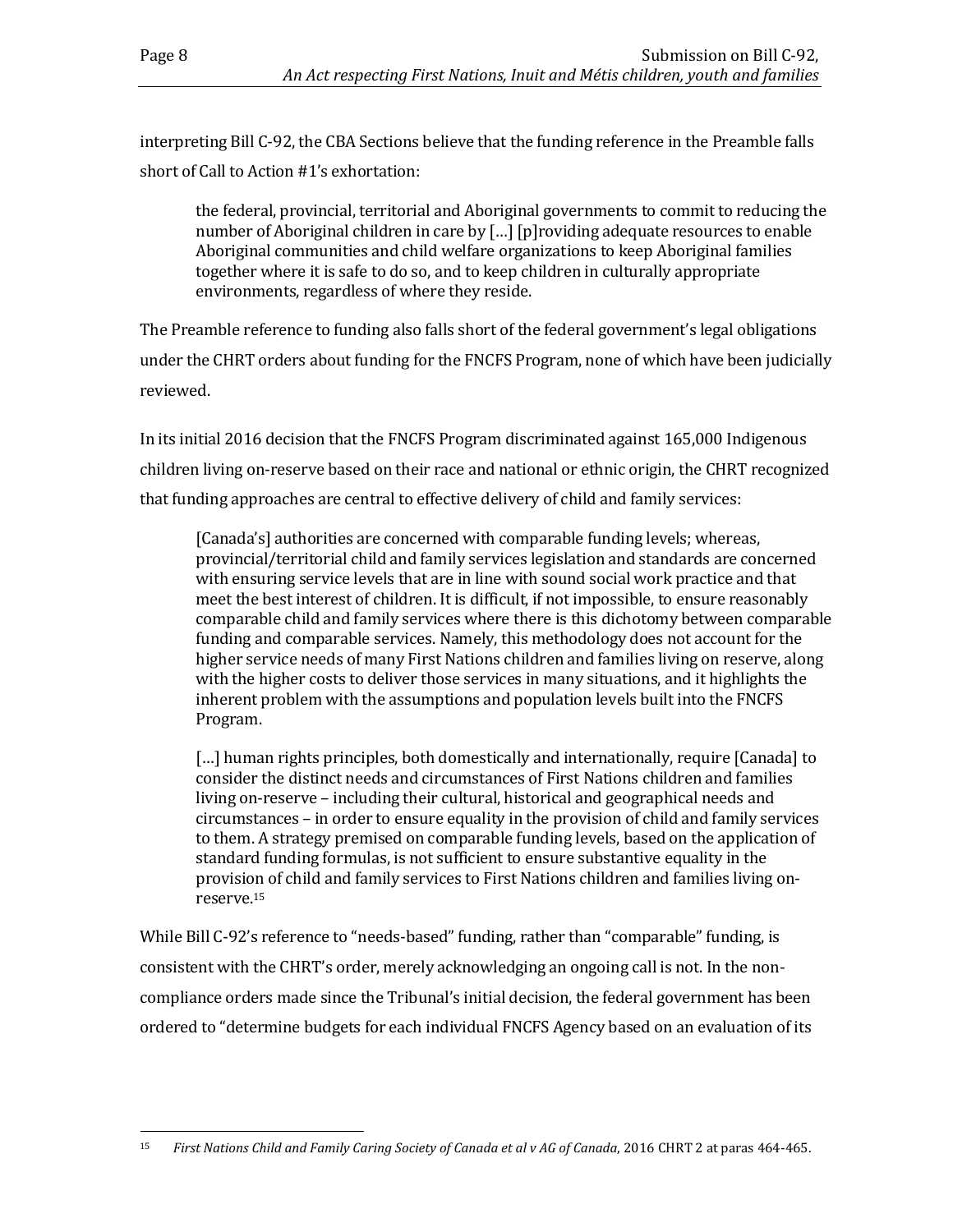distinct needs and circumstances,"<sup>16</sup> and to fund several specific items at their actual cost pending long-term reform of the FNCFS Program. 17

In the context of the FNCFS Program, there has not been an "ongoing call" about funding, but rather legal orders with which the federal government must comply. The CHRT has held that its orders apply until either long-term reform of the Program is complete, or a self-government agreement is reached for a First Nation to provide its own child welfare services. Without adequate funding mechanisms, Bill C-92 will risk becoming an "escape hatch" for the federal government from the CHRT orders related to the Program.

Over and above the FNCFS Program, which applies only to First Nations children with *Indian Act* status who are ordinarily resident on-reserve, a plan to ensure adequate funding for child and family services led by Indigenous communities is required. If funding is inadequate, those tasked with protecting children will be unable to do so, and the purpose and guiding principles of the legislation will remain unmet.

The 2018 report of the Canadian Association of Social Workers illustrates the problems of insufficient funding from the perspective of social workers.<sup>18</sup> Almost two-thirds reported burnout, compassion fatigue and post-traumatic stress tied to unmanageable workloads.<sup>19</sup> The social workers also expressed concern about inadequate resources available in communities to work with families to help address the child protection concern.<sup>20</sup>

In March 2017, the Nova Scotia government made over 80 amendments to its child and family services legislation, with little funding to support the operational impact of these changes.<sup>21</sup> Recently, the Nova Scotia College of Social Workers framed the state of child protection in Nova Scotia as "child welfare on the brink". The College emphasized that funding is needed to support the expanded call for intervention under the amended legislation, particularly in light of

l <sup>16</sup> *First Nations Child and Family Caring Society of Canada et al v AG of Canada*, 2016 CHRT 16 at para  $160(A)(2)$ .

<sup>&</sup>lt;sup>17</sup> First Nations Child and Family Caring Society of Canada et al v AG of Canada, 2018 CHRT 4 at paras 410, 416, and 420.

<sup>18</sup> (2018*) Understanding Social Work and Child Welfare: Canadian Survey and interviews with Child Welfare Experts*. 3,258 (2,462 English-speaking and 796 French-speaking) social workers were surveyed across Canada.

<sup>19</sup> *Ibid* at 5.

<sup>20</sup> *Ibid* at 7.

<sup>21</sup> [https://childwelfareonthebrink.org.](https://childwelfareonthebrink.org/)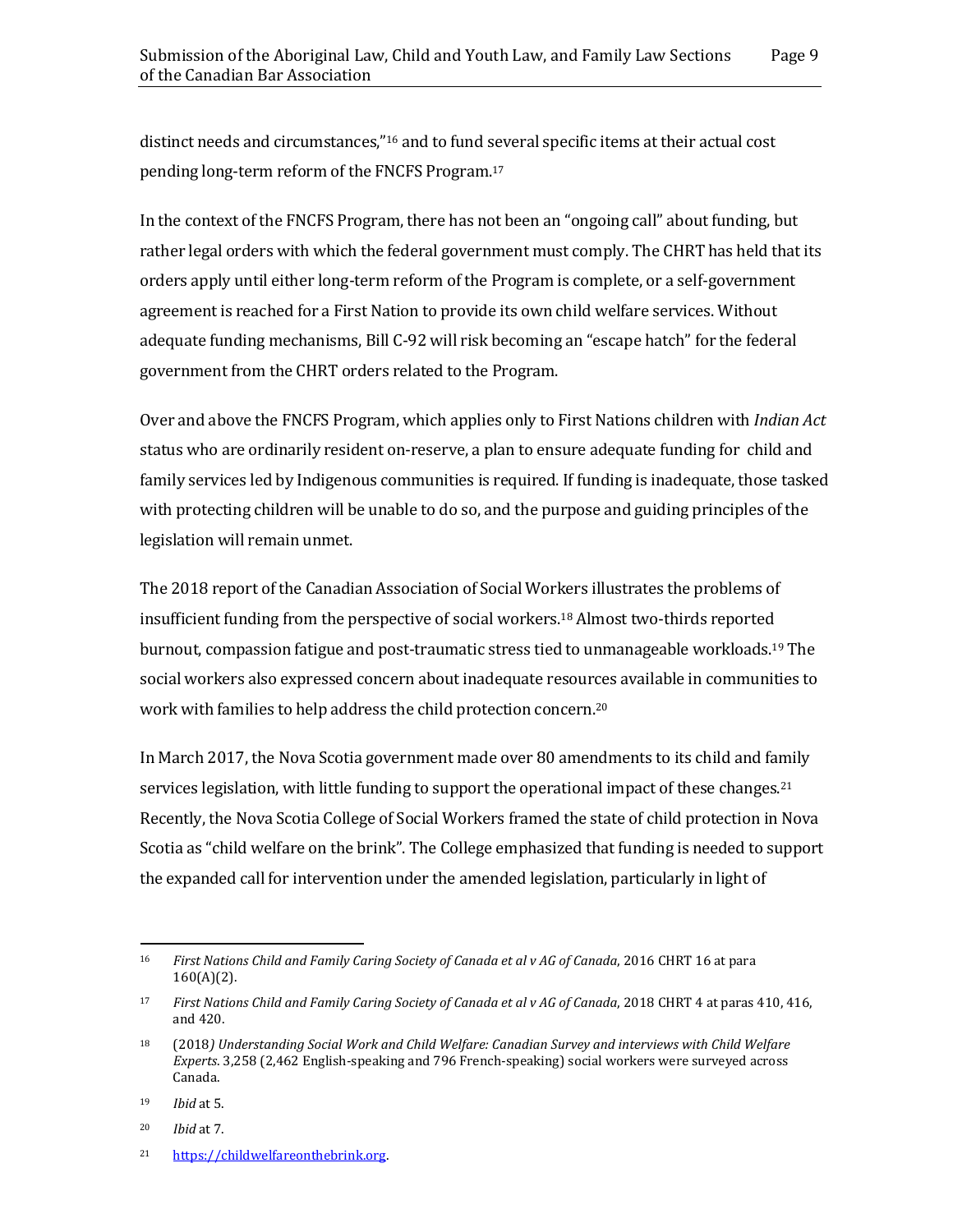increased complexity of cases and limited community resources to meet the need.<sup>22</sup> The current situation in Nova Scotia has been linked to an increase in child poverty in that province, while in many other regions there has been a decline over the same period.<sup>23</sup>

Underfunded child welfare programs will cause harm to children. Insufficient funding to support work undertaken when Bill C-92 becomes law will not promote the recognition or changes that Bill C-92 seeks to foster and support, nor is it consistent with Jordan's Principle, as the lack of funding will continue to drive service gaps and poorer outcomes for Indigenous children. compared to non-Indigenous children In 2012, Michael Wernick as Deputy Minister of Aboriginal Affairs and Northern Development Canada acknowledged this point when he said that legislation without funding would not fix the problem.<sup>24</sup> In light of the fundamental importance of funding to the delivery of child and family services, the approach cannot be left to case-by-case agreements in potentially hundreds of communities in diverse regions. What is required is not an "acknowledgment" of a "call" for predictable, stable, sustainable, needs-based and substantively equal funding, but rather a clear *commitment to ensure* funding is available to an Indigenous community that assumes jurisdiction over its own child and family services.

#### **RECOMMENDATION**

- **1. Consistent with the TRC's Calls to Action and the orders of the CHRT, the CBA Sections recommend amending the Preamble in Bill C-92 to expressly** *commit* **the federal government to its role in providing predictable, stable, sustainable, needs-based and substantively equal funding for child and family services in Indigenous communities.**
- **2. The CBA Sections recommend replacing the phrase "acknowledges the ongoing call for" with "commits to providing" in the second last clause of the Preamble.**

l

<sup>22</sup> *Supra*, note 18.

<sup>&</sup>lt;sup>23</sup> The Canadian Centre for Policy Alternatives-Nova Scotia reported that child poverty increased from 18.1% in 1989 to 21.5% in 2016. https://www.policyalternatives.ca/publications/reports/2017-report-cardchild-and-family-poverty-nova-scotia.

<sup>&</sup>lt;sup>24</sup> See para. 212 of 2016 CHRT 2, citing the Deputy Minister's testimony to the House of Commons Public Accounts Committee in 2012.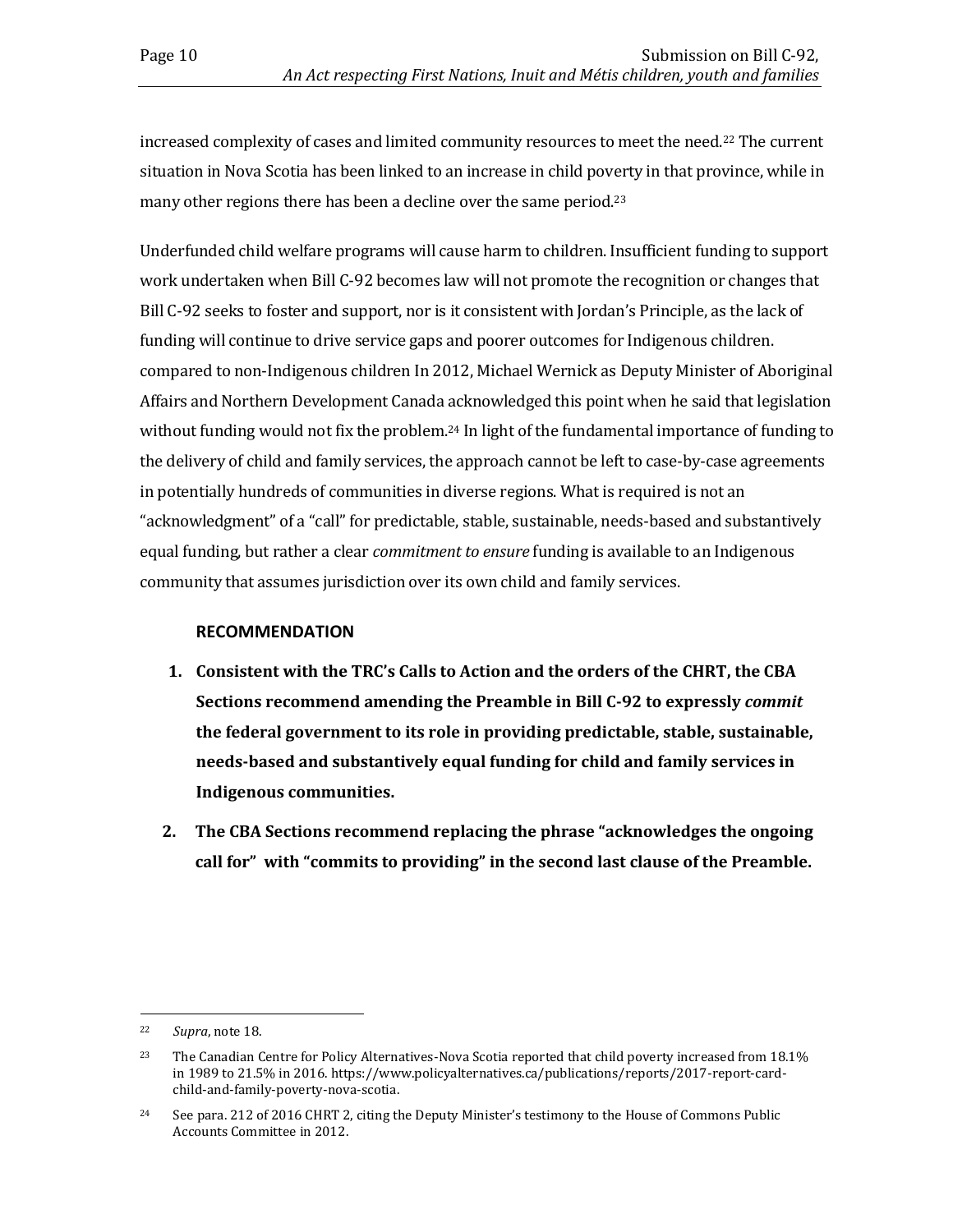## <span id="page-16-0"></span>**IV. FEDERALISM**

Bill C-92 relies on federalism principles for a framework under which Indigenous-led child welfare systems might be established. Bill C-92 represents a significant step in the Nation-to-Nation relationship, as it opens federalism principles to Indigenous governments.

In *Canadian Western Bank v Alberta*, 2007 SCC 22, the Supreme Court of Canada defined federalism as follows (at para 22):

federalism was the legal response of the framers of the Constitution to the political and cultural realities that existed at Confederation. It thus represented a legal recognition of the diversity of the original members. The division of powers, one of the basic components of federalism, was designed to uphold this diversity within a single nation. Broad powers were conferred on provincial legislatures, while at the same time Canada's unity was ensured by reserving to Parliament powers better exercised in relation to the country as a whole. Each head of power was assigned to the level of government best placed to exercise the power. The fundamental objectives of federalism were, and still are, to reconcile unity with diversity, promote democratic participation by reserving meaningful powers to the local or regional level and to foster co-operation among governments and legislatures for the common good.

Bill C-92 recognizes the exclusion of Indigenous governments from the division of powers among "the original members" in 1867. Subsection 18(1) commits the federal government to recognizing and affirming Indigenous peoples' pre-existing right of self-government and legislative authority concerning child and family services. This recognition is made effective in its reliance on two concepts: cooperative federalism and paramountcy.

The Supreme Court of Canada described cooperative federalism in *Quebec (Attorney General) v Canada (Attorney General)*, 2015 SCC 14 (at para 17):

Cooperative federalism is a concept used to describe "the network of relationships between the executives of the central and regional governments [through which] mechanisms are developed, especially fiscal mechanisms, which allow a continuous redistribution of powers and resources without recourse to the courts or the [constitutional] amending process […] It is used to facilitate interlocking federal and provincial legislative schemes and to avoid unnecessary constraints on provincial legislative action […] .

The "coordination agreements" described in subsection 20(2) of Bill C-92 are the kind of cooperative federalism mechanism that permits a redistribution of power among different levels of government without a constitutional amendment. Under coordination agreements, Indigenous governing bodies that have exercised legislative authority to establish their own child welfare laws may negotiate with the federal and provincial or territorial governments to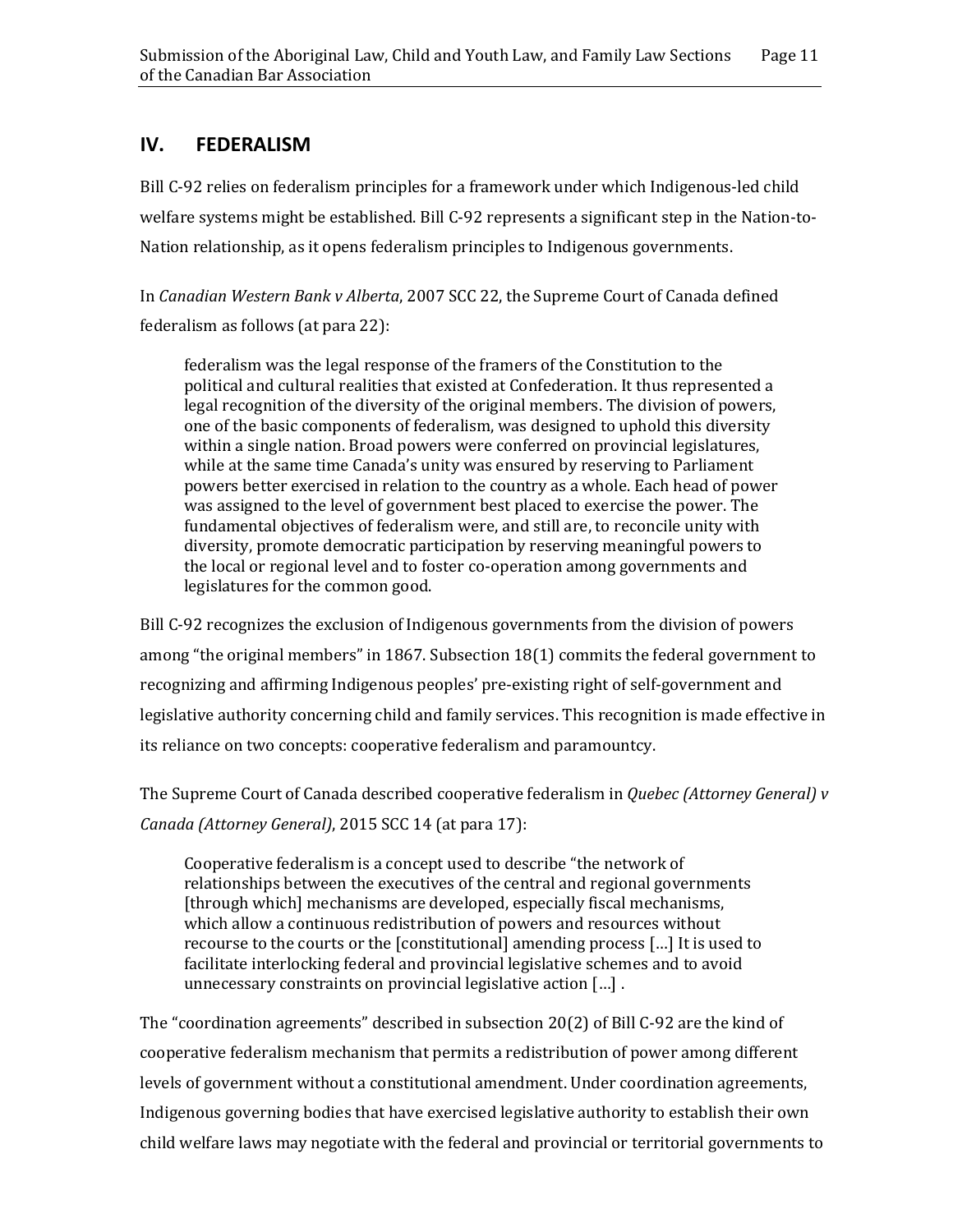determine how their laws will interact with both legislative spheres. These agreements will require extensive consultations and significant cooperation among all three levels of government. Given the extensive nature of consultation and the range of circumstances in which Indigenous governing bodies will find themselves, clear and effective dispute resolution systems will be necessary. The references to dispute resolution in Bill C-92 are too vague, being left to regulation. To be effective and to carry the authority necessary to command the respect of all three levels of government, these dispute resolution mechanisms and any person, body or authority overseeing them must be independent. This independence will involve not only the perception of the parties, but also structural considerations such as resourcing and capacity.

#### **RECOMMENDATION**

## **3. The CBA Sections recommend adding reference to the independence of dispute resolution mechanisms contemplated in subsection 20(5).**

Where agreements are not possible, Bill C-92 relies on a further principle of federalism – paramountcy – to give primacy to decisions by Indigenous governing bodies that have exercised their legislative authority over child welfare. Subsection 21(1) gives the force of federal law to Indigenous child welfare laws where coordination agreements have been concluded, or where no agreement has been concluded despite at least 12 months of reasonable efforts. The impact is spelled out in subsections 22(1) and 22(3): the Indigenous laws will prevail over federal and provincial laws "if there is a conflict or inconsistency".

The reference to "conflict or inconsistency" evokes a key concept of the doctrine of federal paramountcy described by the Supreme Court of Canada in *Alberta (Attorney General) v Moloney*25:

This doctrine recognizes that where laws of federal and provincial levels come into conflict, there must be a rule to resolve the impasse. When there is a genuine "inconsistency" between federal and provincial legislation, that is, when the operational effects of provincial legislation are incompatible with federal legislation, the federal law prevails [citations omitted].

In *Orphan Wells Association v Grant Thornton Ltd.*, <sup>26</sup> the Court recently summarized the two kinds of "conflict or inconsistency" that trigger the paramountcy doctrine (at para 65):

The first is *operational conflict*, which arises where compliance with both a valid federal law and a valid provincial law is impossible. Operational conflict arises

 $\overline{a}$ <sup>25</sup> 2015 SCC 51 (at para 16).

<sup>26</sup> 2019 SCC 5.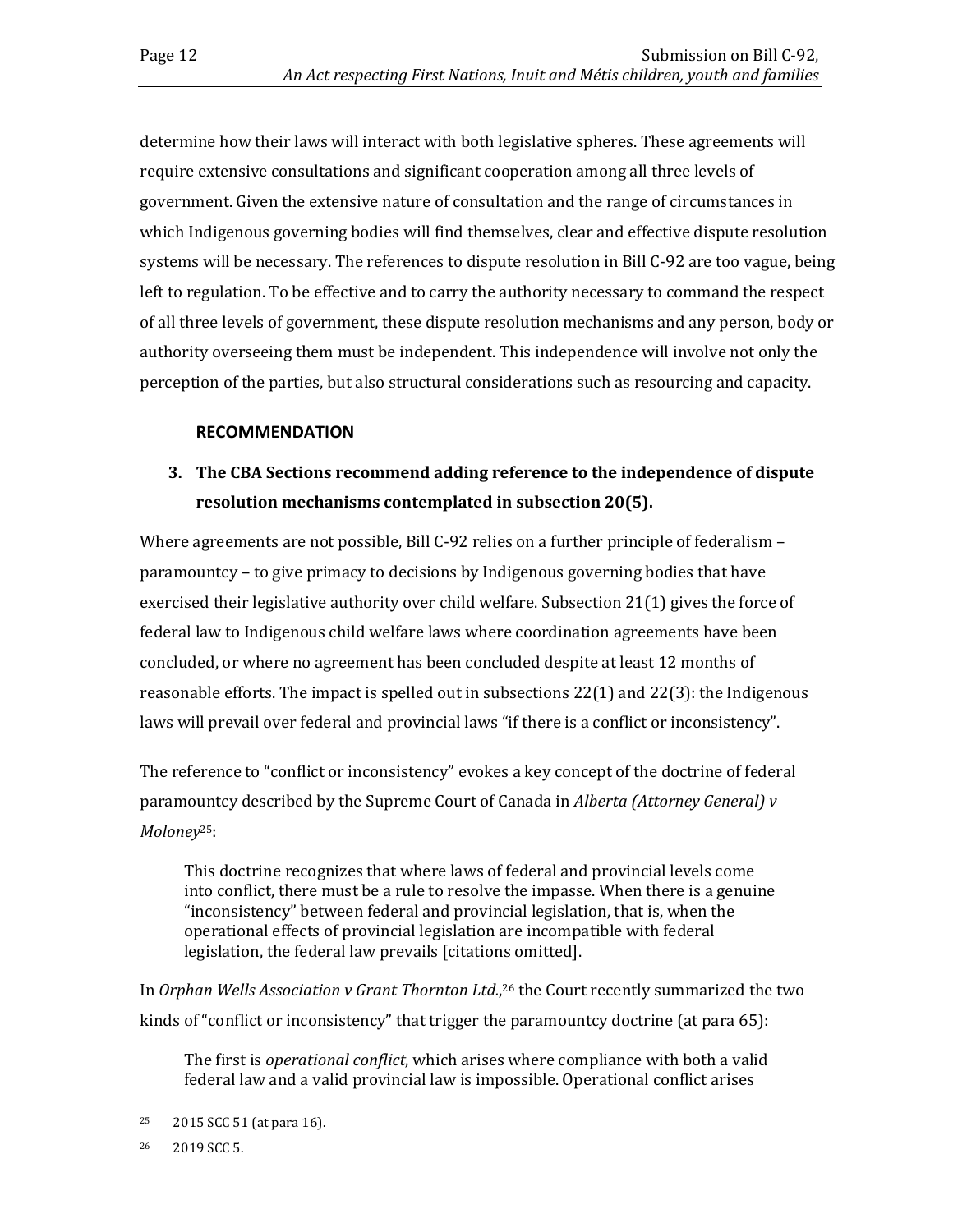where one enactment says 'yes' and the other says 'no', such that 'compliance with one is defiance of the other'. The second is *frustration of purpose*, which occurs where the operation of a valid provincial law is incompatible with a federal legislative purpose. The effect of a provincial law may frustrate the purpose of the federal law, even though it does not entail a direct violation of the federal law's provisions. The party relying on frustration of purpose must first establish the purpose of the relevant federal statute, and then prove that the provincial legislation is incompatible with this purpose [italics in original, citations omitted].

These would be the threshold for applying subsections 22(1) and 22(3) of Bill C-92. Indigenous child welfare laws will prevail over federal, provincial or territorial laws where compliance with those laws would deny the Indigenous child welfare law, or where they are incompatible with the Indigenous law's purpose.

The doctrine of paramountcy also applies to principles in Bill C-92 that apply to child and family services to Indigenous children at a national level. These principles would apply to non-Indigenous authorities applying provincial or territorial laws.

While some have expressed concerns that the principles in Bill C-92 may lower the bar in some jurisdictions, the CBA Sections view the bill as instead setting a floor below which the provinces and territories may not fall. The principles in sections 9-17 set minimum standards for Indigenous children and families dealing with provincial or territorial systems. If a region opts to provide greater protection or consideration to Indigenous children, families or communities served by non-Indigenous authorities, it is difficult to see how this would pose an operational conflict with Bill C-92's principles, or how the initiative would frustrate Bill C-92's purposes, which section 8 says are to "affirm Indigenous peoples' rights and jurisdiction in relation to child and family services and to set out national standards in relation thereto".

## <span id="page-18-0"></span>**V. CHILD WELFARE STANDARDS**

The principles in Bill C-92 would, in the absence of Indigenous laws, guide Indigenous communities and provincial and territorial authorities in the delivery of child and family services to keep families together and reduce the number of Indigenous children in care. However, reference to the operational direction necessary for child welfare legislation is absent from Bill C-92.

Despite including "child protection services" in the meaning of "child and family services", Bill C-92 is relatively silent about operational direction for child protection, with the exception of a reference in subsection 11(a) to the need for child and family services to take into account an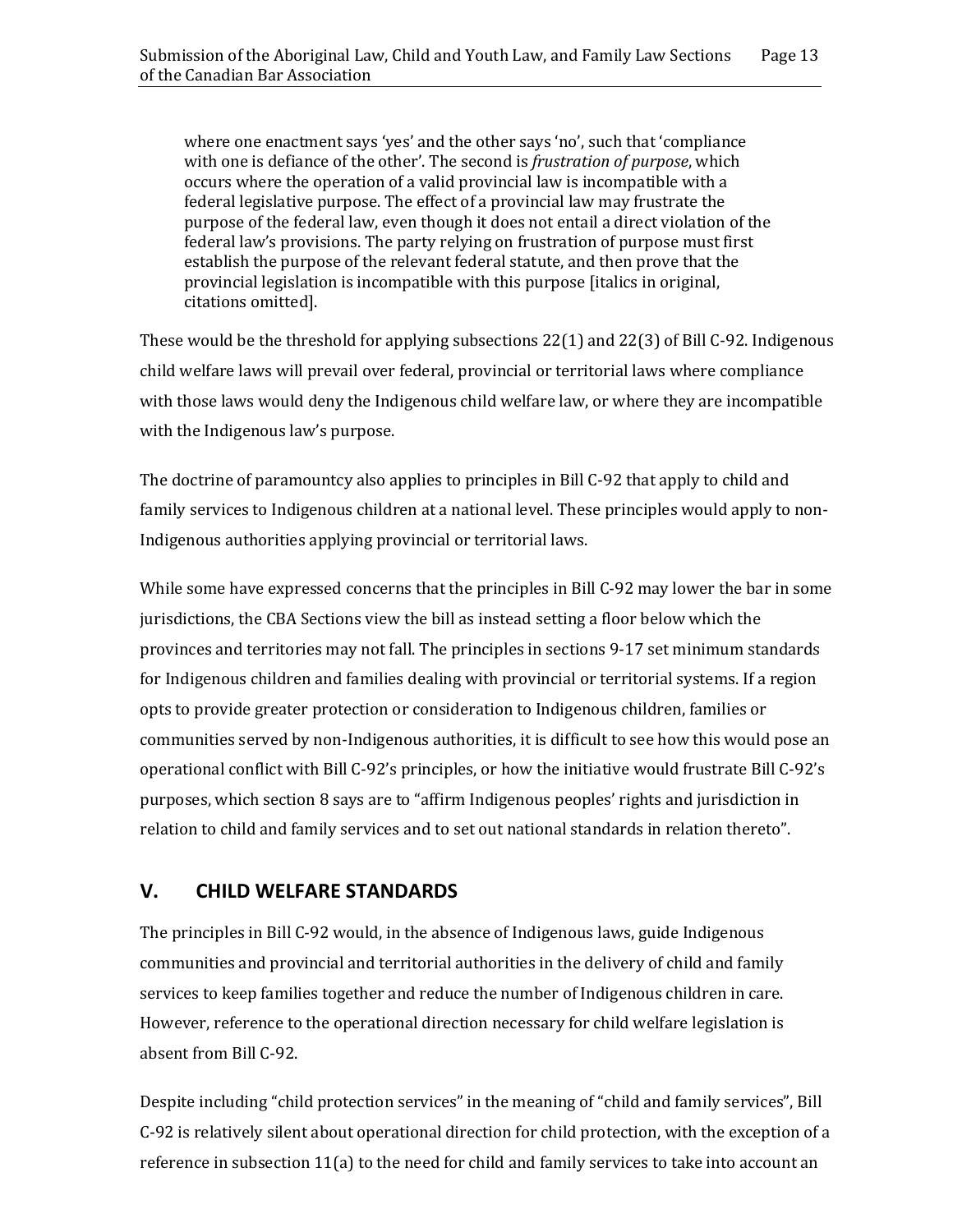Indigenous child's "needs, including with respect to his or her physical, emotional and psychological safety, security and well-being".

Operational direction for child protection in child and family services legislation begins with the enumeration of child protection grounds, a central element of the system as they define key points when state authority is to intervene in a family's life, and on what grounds:

- When a professional or community member is obliged to report a situation to a child and family services agency;
- When a child and family services agency is permitted to take steps that intrude on a family's life;
- When a child and family services agency must remove a child from a person's care;
- When a child and family services agency may start a court proceeding in respect of a child without removing that child from a person's care; and
- When a court must find a child in need of protection or intervention services.

Without direction on these points, these matters will have to be addressed in Indigenous child welfare laws (in keeping with the principles in sections 9-15, in particular sections 11 and 14(1)) or under provincial and territorial laws.

The CBA Sections believe that, without operational direction, Bill C-92 should include a stronger reference to the need to uphold the physical, emotional and psychological safety, security and well-being of Indigenous children. A dated but still relevant "Panel of Experts Report" recommended that "the paramount purpose" of Ontario's child protection legislation should be "to ensure each child's entitlement to safety, protection and well-being."<sup>27</sup>

To ensure that those implementing Indigenous and provincial or territorial child welfare laws focus on the paramount need to keep Indigenous children safe, in keeping with Canada's obligation under Articles 3, 6, 19, 30, 34, 35, 36 and 39 of the UNCRC, the reference to the physical, emotional and psychological safety, security and well-being in subsection 11(a) should be repeated in the Preamble and in section 8.

 $\overline{a}$ <sup>27</sup> Ontario, Panel of Experts on Child Protection. Mary Jane Hatton, *Protecting Vulnerable Children: Report of the Panel of Experts on Child Protection* (Toronto: Ministry of Community and Social Services, 1998).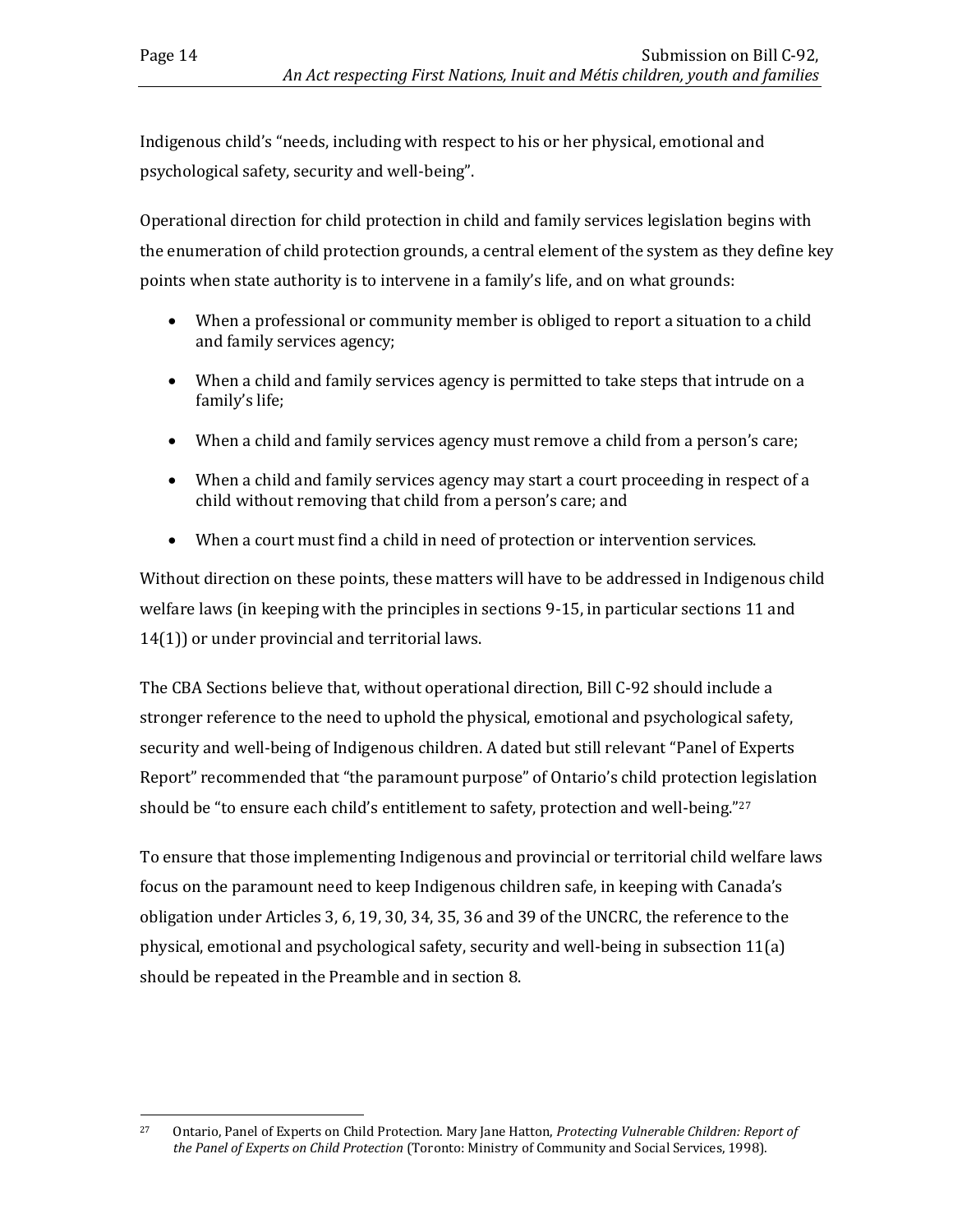#### **RECOMMENDATION**

- **4. Consistent with Articles 3, 6, 19, 30, 34, 35, 36 and 39 of the UNCRC, the CBA Sections recommend amending the Preamble and section 8 to refer to Parliament's affirmation of the right of Indigenous children to physical, emotional and psychological safety, security and well-being.**
- **5. The CBA Sections recommend amending the Preamble to refer specifically to the federal government's international obligations under the UNCRC and UNDRIP as part of the federal government's nation-to-nation commitments.**

The CBA Sections believe that the definition of "care provider" in Bill C-92 is overbroad and may draw unintended parties into child protection proceedings, including "stranger" foster parents, who would fall within the meaning of a person "who has primary responsibility for providing the day-to-day care of an Indigenous child, other than the child's parent". Care providers are given important rights and considerations in Bill C-92, including for the consideration of a child's best interests in section 10, and a right to party status in court proceedings in section 13.

While the CBA Sections agree that a broader definition of "care provider" may assist in giving standing to members of an Indigenous child's family with an important role in that child's life, for instance through customary care relationships, we do not see a unilateral right for foster parents to participate in child protection proceedings as a positive development.

#### **RECOMMENDATION**

**6. The CBA Sections recommend amending the definition of "care provider" to exclude foster parents whose sole connection to an Indigenous child is by way of a child protection placement.** 

The absence of operational direction in Bill C-92's sections dealing with the best interests of Indigenous children, for matters such as an enumeration of child protection grounds, risk assessment, or timelines, leaves interpretation of the "best interests" test in a curious place.

The Supreme Court of Canada summarized the application of the "best interests" test in the context of child and family services in *Catholic Children's Aid Society of Metropolitan Toronto v M. (C.)*. <sup>28</sup> Child and family services must seek "to balance the best interests of children with the

 $\overline{a}$ 

<sup>28</sup> [1994] 2 S.C.R. 165.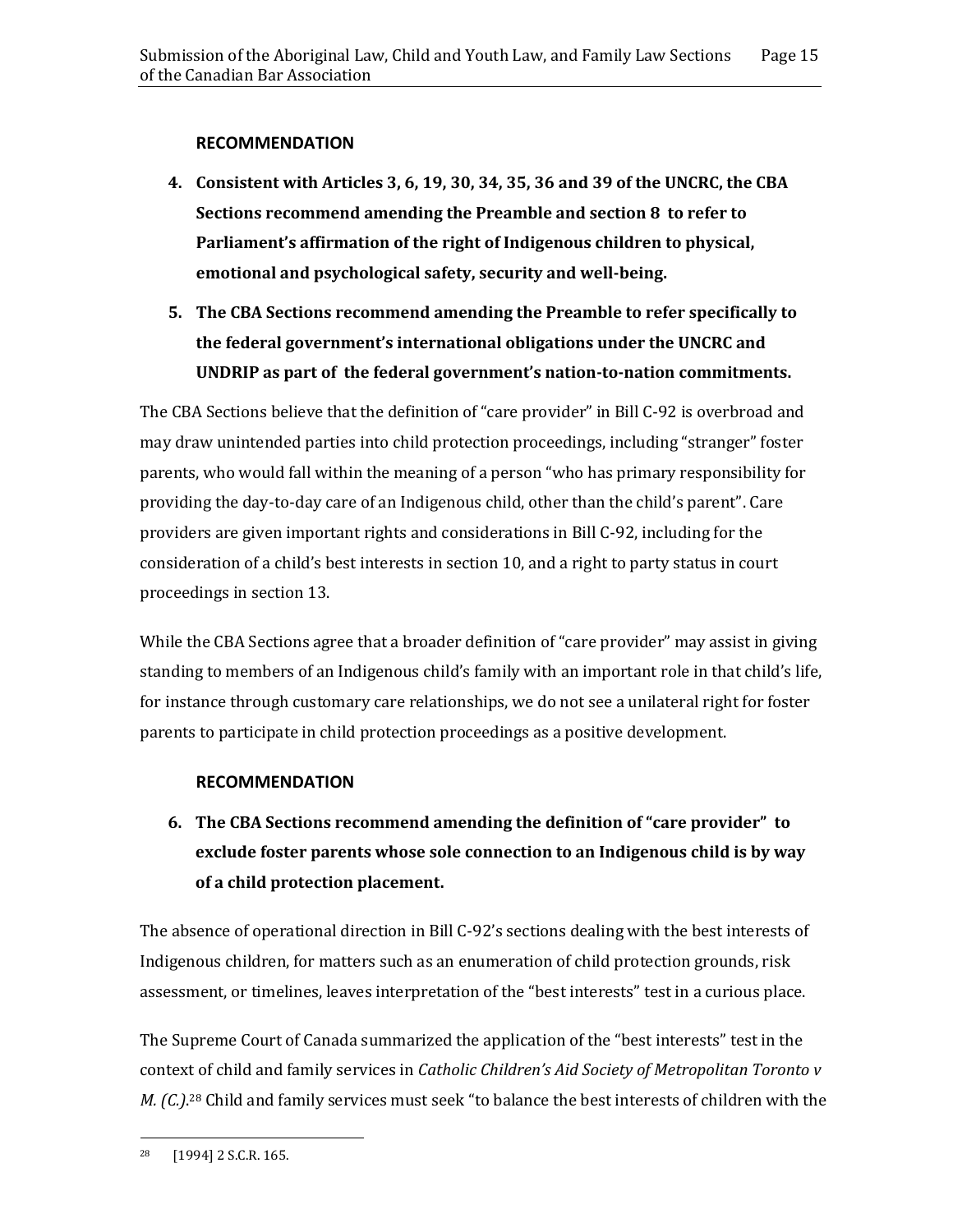need to prevent indeterminate state intervention, while at the same time recognizing that the best interests of the child must always prevail" (at p. 200). The Prince Edward Island Court of Appeal affirmed the need for this balance in *W. (N.) v PEI (Director of Child Welfare)* <sup>29</sup>:

The legislation is premised on the recognition that a child should only be removed permanently from the family when factors which have created a situation dangerous to the physical and mental well being of the child cannot be improved by assistance given to the child and the parent or parents by the state or the community. Legislators and courts have long ago abandoned the notion that children may be found in need of protection because a court may deem it to be in the best interests of the child. There is a presumption children are to be left with their parents, and the autonomy and integrity of the family unit is to be maintained until such time as it is demonstrated they are in need of protection as defined by the *Act*. The autonomy and integrity of the family unit is to be maintained, not because this is a right of parents, but because of the recognition that a child's best interests are most appropriately served when they are raised by their parent or parents.

Bill C-92 proposes a "best interests" test in section 10 that is fairly consistent with interpretations under the *Divorce Act*<sup>30</sup> governing private custody matters between citizens. Bill C-92's definition of "best interests of the child" omits some child protection principles often found in provincial or territorial child and family services legislation, such as the importance of continuity of care in the child's family or community, or the impact of delay on a child.

## **RECOMMENDATION**

**7. The CBA Sections recommend amending subsection 10(3) to add continuity in the child's care and the possible effect of disruption of that continuity, and the effects on the child of delay in the final outcome of a case, as factors in determining the best interests of an Indigenous child.**

To be consistent with the UNCRC, the CBA Sections also suggest that clause (3) be amended to read "the child's views and preferences, given due weight in accordance with the child's age and maturity, unless they cannot be ascertained."

The definition of "best interests" omits reference to gender diversity among Indigenous youth, despite subsection 9(3) specifying that children are to exercise their rights without discrimination based on gender identity or expression. While many colonial policies and practices have resulted in the loss and degradation of Indigenous cultures, gender diverse

 $\overline{a}$ 

<sup>29</sup> (1997), 33 R.F.L. (4th) 323 at 330-331.

<sup>30</sup> R.S.C. 1985, c. 3 (2nd Supp.).